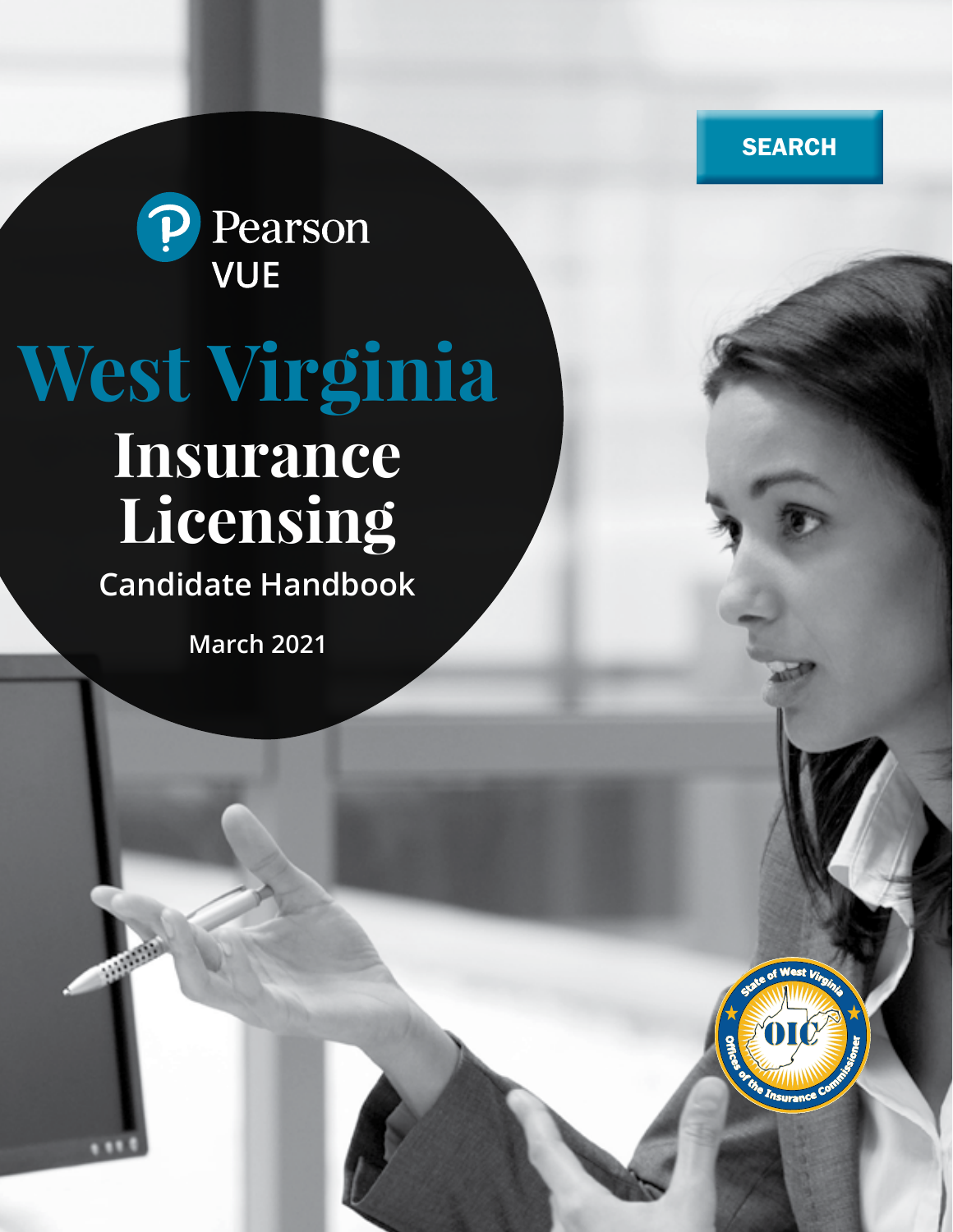#### EXAMINATION INFORMATION

Candidates may contact Pearson VUE with questions about this handbook or about an upcoming examination.

#### Pearson VUE West Virginia Insurance

*Attn: Regulatory Program* 5601 Green Valley Dr. Bloomington, MN 55437

Phone

(800) 274-2614

Email

pearsonvuecustomerservice@pearson.com

**Website** 

www.pearsonvue.com

#### STATE LICENSING INFORMATION

Candidates may contact the West Virginia Office of the Insurance Commissioner with questions about obtaining or maintaining a license after the examination has been passed.

#### State of West Virginia

Office of the Insurance Commissioner Licensing and Education PO Box 50541 Charleston, WV 25305-0541

**Website** 

www.wvinsurance.gov

#### FINGERPRINTING INFORMATION

Candidates may contact IdentoGo for digital fingerprints.

#### IdentoGo

*Hours:* Monday – Friday 8 AM – 5 PM Central Time

#### Phone

(855) 766-7746 TDD/TTY (877) 219-0199

**Website** 

http://www.identogo.com

### QUICK REFERENCE

#### RESERVATIONS

#### Before making an exam reservation

Candidates should thoroughly review this handbook, which contains examination content outlines and important information regarding eligibility and the examination and licensing application process.

#### MAKE A RESERVATION

#### Making an exam reservation (details on page 7)

- Candidates may make a reservation by:
- Visiting http://pearsonvue.com/wv/insurance
- Calling Pearson VUE

Candidates should make a reservation on the web or by phone at least twenty-four (24) hours before the desired examination date. **Walk-in examinations are not available.**

#### SCHEDULES & FEES

#### Test Center locations

A list of test centers appears on the inside back cover of this handbook. Candidates should contact Pearson VUE to confirm specific locations and examination schedules.

#### Exam fees

The examination fee of \$88 must be paid at the time of reservation by credit card, debit card, voucher, or electronic check. **Fees will not be accepted at the test center. Examination fees are non-refundable and non-transferable, except as detailed in the** *Change/Cancel Policy* **(page 8).**

#### Fingerprinting Services

Fingerprinting services are available at IdentoGo as detailed on page 6. See page 6 for fingerprinting and criminal history requirements.

#### EXAM DAY

#### What to bring to the exam

Candidates should bring to the examination proper identification, and other materials as dictated by the state licensing agency. A complete list appears in *What to Bring* (page 9

#### Exam procedures

Candidates should report to the test center at least thirty (30) minutes before the examination begins to complete registration. A series of pretesting procedures, including showing proper ID and checking belongings, will take place prior to testing. The time allotted for the examination varies and each candidate will leave the test center with an official score report in hand.

#### Waivers

Candidates must pass both parts of the licensing exam within 12 months of the date of the first exam portion passed. If both parts of the exam are not successfully passed within 12 months the applicant must take and pass all parts of the exam again. See page 11 for additional information.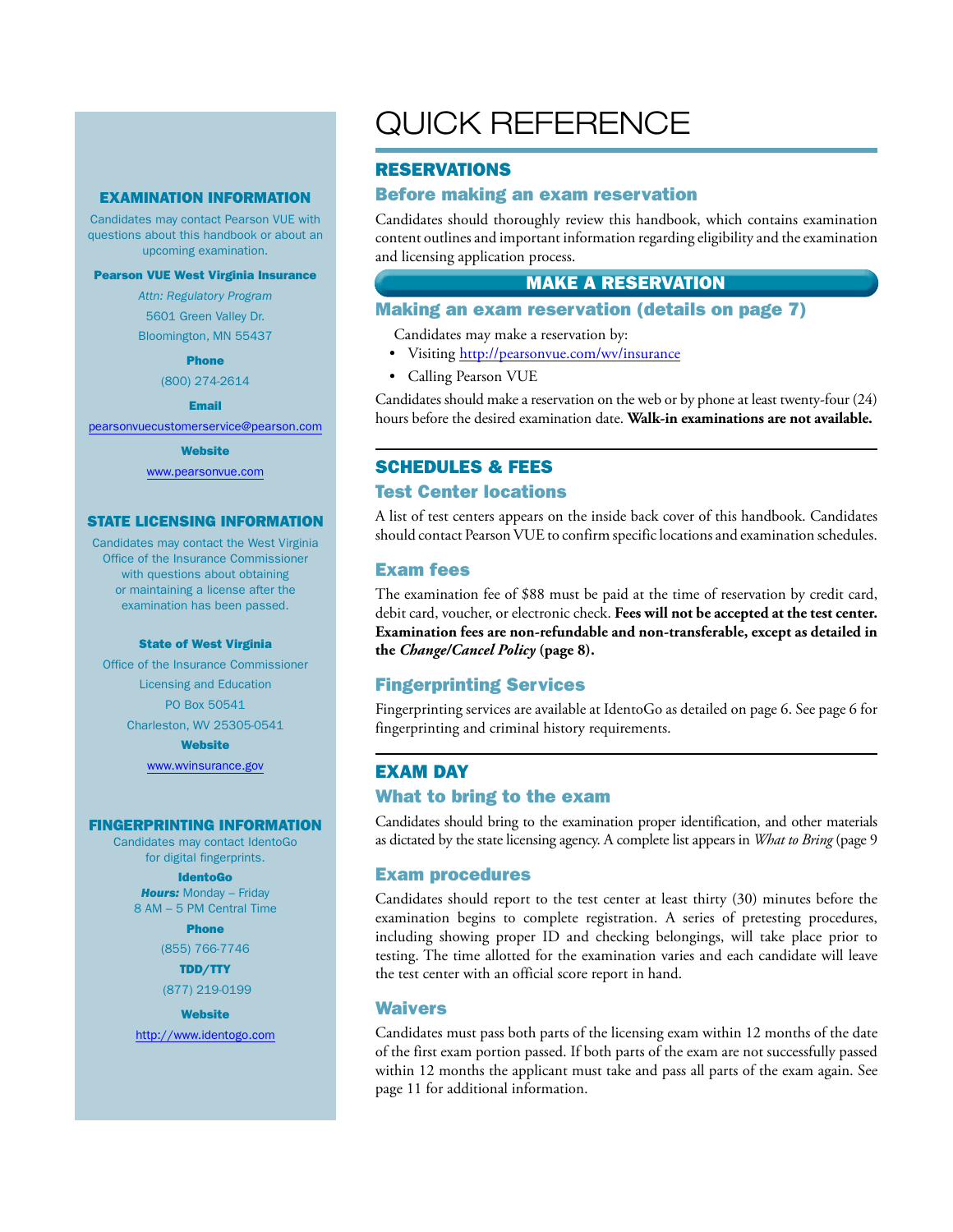### TABLE OF CONTENTS

#### QUICK REFERENCE...................... inside front cover

INTRODUCTION ........................................................ 1 The Licensure Process.......................................... 1

#### WEST VIRGINIA LICENSING REQUIREMENTS....... 2

| <b>Resident Agent License Application</b>       |  |
|-------------------------------------------------|--|
|                                                 |  |
| Adjuster License prior to July 1, 2021 4        |  |
| Adjuster License effective July 1, 2021 5       |  |
| West Virginia Exam Procedures 5                 |  |
| Fingerprint and Criminal History Requirements 6 |  |
|                                                 |  |

#### RESERVATIONS......................................................... 7

| Making an Examination Reservation  7  |  |
|---------------------------------------|--|
|                                       |  |
|                                       |  |
|                                       |  |
|                                       |  |
|                                       |  |
| Weather Delays and Cancellations  8   |  |
|                                       |  |
| English as a Second Language (ESL)  8 |  |
|                                       |  |

| Questions or Comments About the Exam 12 |  |
|-----------------------------------------|--|
|                                         |  |

#### PREPARING FOR THE EXAM ................................. 12 Content Outlines.................................................. 12

#### CONTENT OUTLINES

#### APPENDIX

Duplicate Score Request Form . end of handbook English as a Second Language (ESL) Request Form ............................. end of handbook

#### GENERAL INFORMATION

| Pearson VUE Test Centers inside back cover |  |
|--------------------------------------------|--|
|                                            |  |
|                                            |  |
| <b>Pearson VUE</b>                         |  |
|                                            |  |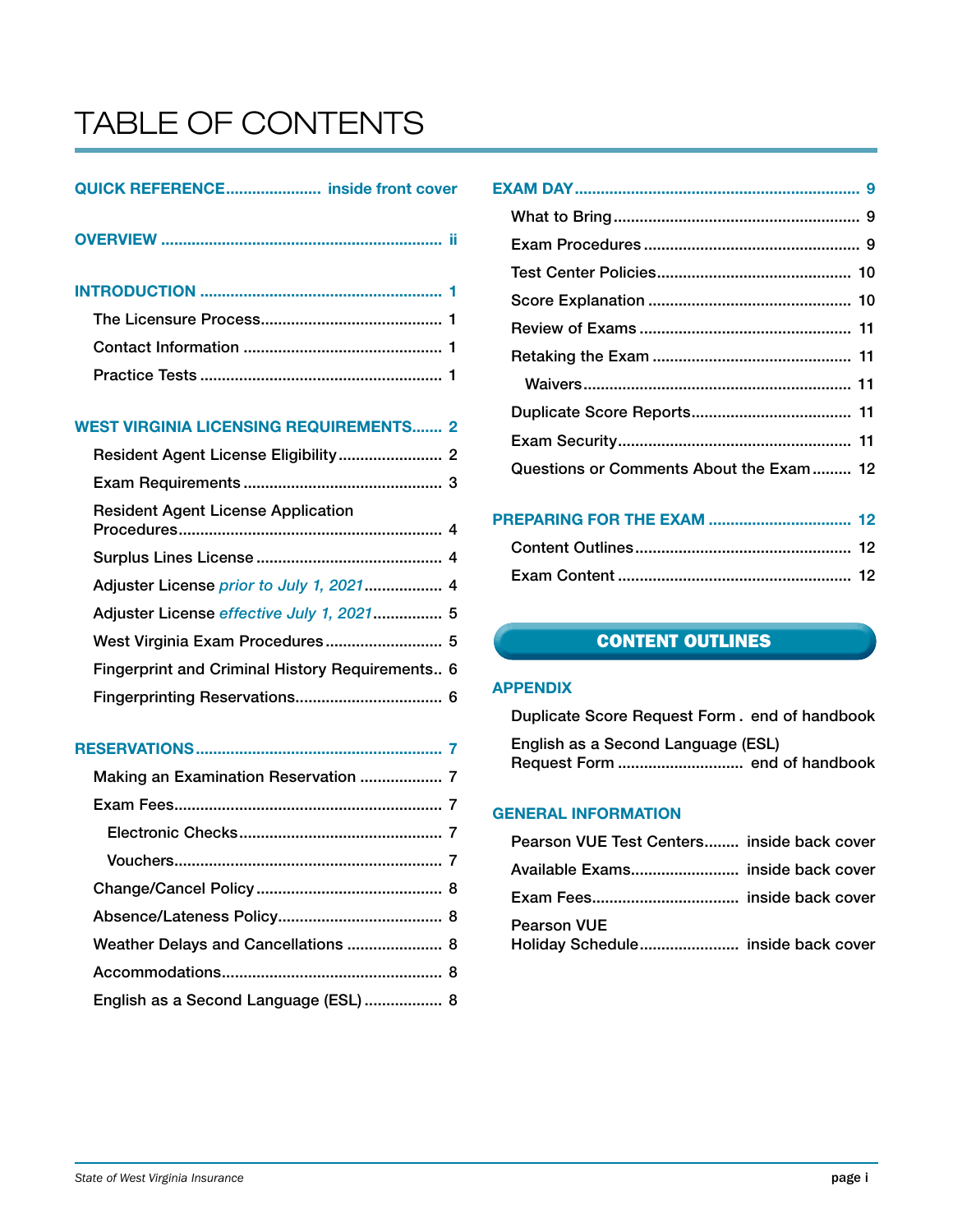### OVERVIEW

#### The candidate handbook is a useful tool in preparing for an examination.

It is highly recommended that the West Virginia Insurance Candidate Handbook be reviewed, with special attention given to the content outlines, before taking the examination.

#### CONTENT OUTLINES

#### Individuals who wish to obtain an insurance license in the state of West Virginia must:

**1. Complete all pre-licensing education.**

Complete all required pre-licensing education from an approved provider and obtain a *Certificate of Pre-licensing Course Completion (PL 789E)*. (*See page 2*)

**2. Make a reservation and pay the examination fee.**

Make a reservation online or by phone with Pearson VUE for the examination. (*See page 7*)

**3. Take the examination.**

Go to the test center on the day of the examination, bringing along all required materials. (*See page 9 of handbook.*)

- **4. After passing the examination make a fingerprint reservation.** Make a reservation (online or by phone) with IdentoGo for the digital fingerprint. (*See pages 6 of handbook.*)
- **5. Get fingerprinted.**

Go to the designated fingerprint site at the appointed day/time, bringing along all required materials. (*See page 6 of handbook.*)

**6. Apply for a license.**

After passing the examination and submitting fingerprints you may apply for your license online at www.nipr.com.

**For more information regarding obtaining a license, go to** www.wvinsurance.gov**.**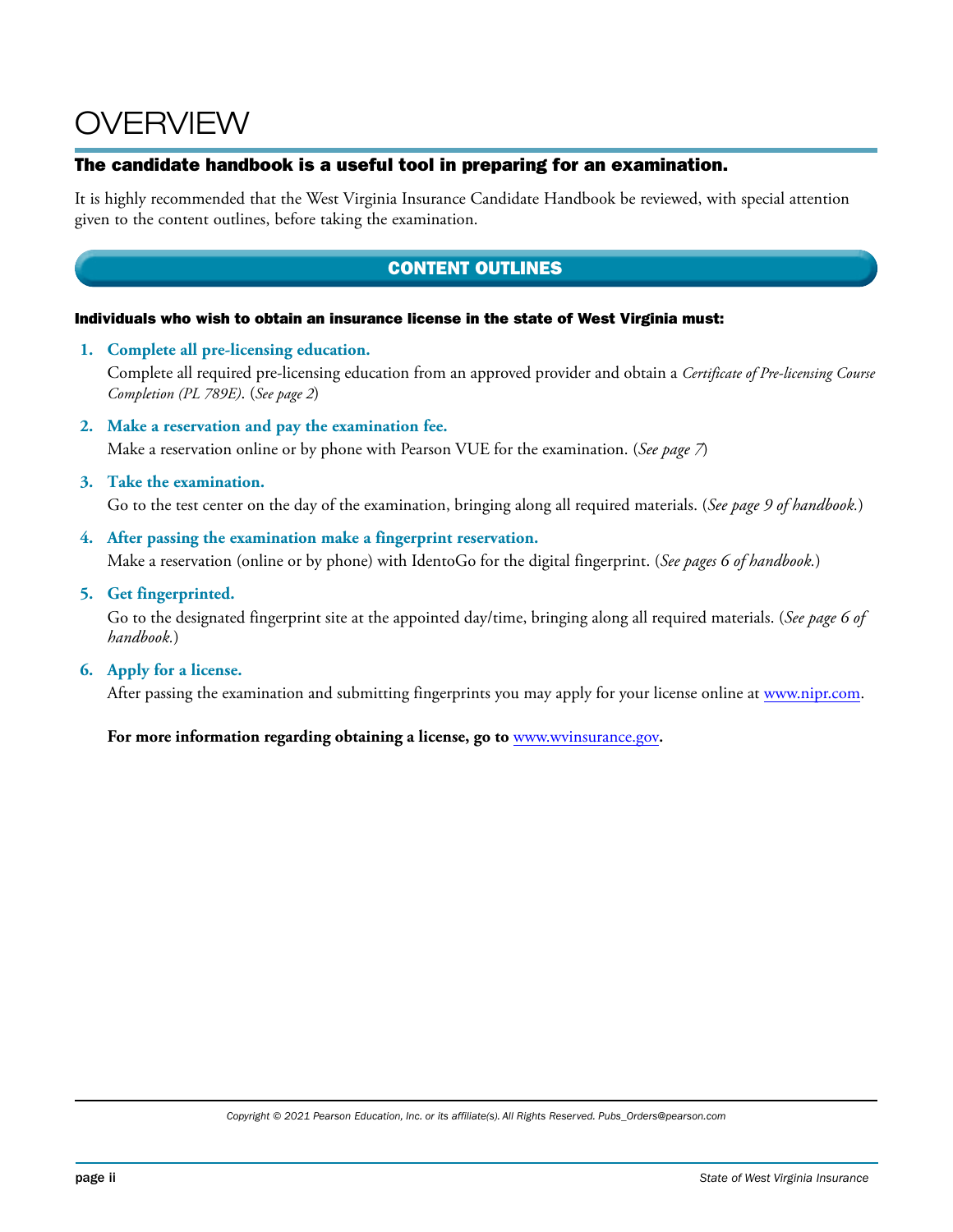### **INTRODUCTION**

#### CONTACT INFORMATION

Candidates may contact Pearson VUE with questions about this handbook or about an upcoming examination.

| <b>FOR EXAMINATIONS</b>              |                                     |                                                     |  |
|--------------------------------------|-------------------------------------|-----------------------------------------------------|--|
|                                      | Pearson VUE/West Virginia Insurance |                                                     |  |
| Attn: Regulatory Program Coordinator |                                     |                                                     |  |
| 5601 Green Valley Dr.                |                                     |                                                     |  |
| Bloomington, MN 55437                |                                     |                                                     |  |
| <b>Phone:</b> (800) 274-2614         | <b>Website: www.pearsonvue.com</b>  | <b>Email:</b> pearsonvuecustomerservice@pearson.com |  |

Live Chat is available to address your support inquiries and is the quickest way to reach a customer service agent. It's available from 8:00 AM through 5:00 PM Central Time, Monday through Friday, subject to change during locally designated holidays.

#### LIVE CHAT INFORMATION

Please visit www.pearsonvue.com/wv/insurance/contact for further information.

Candidates may contact the Office of the Insurance Commissioner with questions about obtaining or maintaining a license after the examination has been passed.

| <b>FOR STATE LICENSING</b><br><b>State of West Virginia</b>          |  |  |
|----------------------------------------------------------------------|--|--|
| Office of the Insurance Commissioner Licensing and education         |  |  |
| PO Box 50541                                                         |  |  |
| Charleston, WV 25305-0541                                            |  |  |
| <b>Website: www.wvinsurance.gov</b>                                  |  |  |
| <b>FOR DIGITAL FINGERPRINTS</b><br>contact IdentoGo for verification |  |  |

IdentoGo

*West Virginia Insurance*

| <b>hours:</b> Monday - Friday, 8 AM - 5 PM Eastern Time | Website: http://www.identogo.com |
|---------------------------------------------------------|----------------------------------|
| Phone: (855) 766-7746                                   | TDD/TTY: (877) 219-0199          |

#### THE LICENSURE PROCESS

Licensure is the process by which an agency of state government or other jurisdiction grants permission to individuals to engage in the practice of, and prohibits all others from legally practicing a particular profession, vocation, or occupation. By ensuring a minimum level of competence, the licensure process protects the general public. The state regulatory agency is responsible for establishing the acceptable level of safe practice and for determining whether an individual meets that standard.

The State of West Virginia has retained the services of Pearson VUE to develop and administer its insurance licensing examination program. Pearson VUE is a leading provider of assessment services to regulatory agencies and national associations.

#### PRACTICE TESTS

Practice tests are offered exclusively online at www.pearsonvue.com, giving candidates even more opportunity to succeed on insurance examinations. Our practice tests will not only help prepare candidates for the types of questions they will see on the licensure exam, but also familiarize them with taking computer-based examinations.

Pearson VUE offers practice tests in the areas of Life, Health, and Property and Casualty that contain questions developed by subject matter experts using concepts found in the general portion of the licensure examination. The tests closely reflect the format of the real licensure examination, can be scored instantly, and provide immediate feedback to help candidates identify correct and incorrect answers. Candidates can purchase practice tests anytime at www.pearsonvue.com.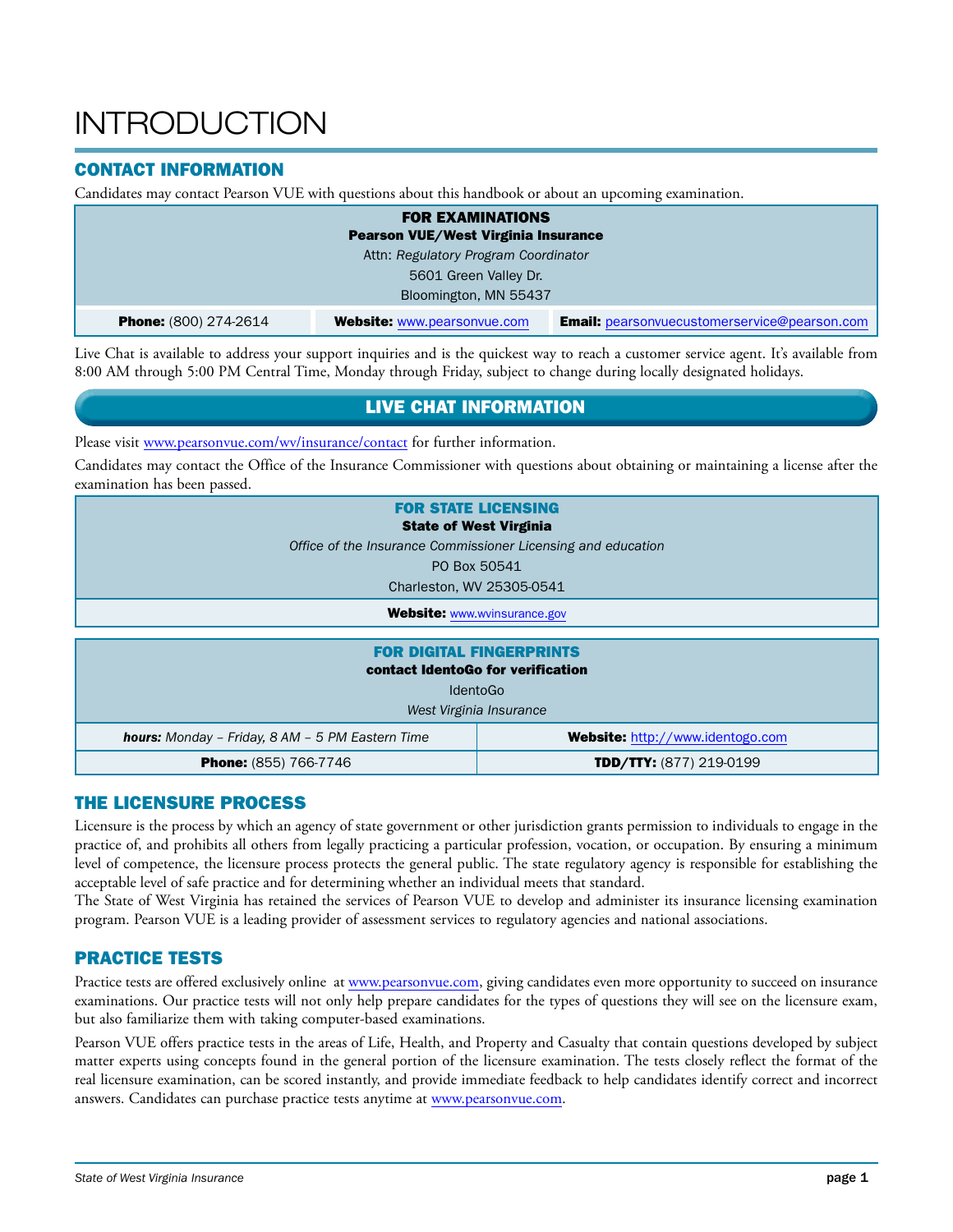### WEST VIRGINIA LICENSING REQUIREMENTS

#### RESIDENT AGENT LICENSE ELIGIBILITY

To be licensed as a resident insurance agent, applicants must:

- 1. Be a resident of West Virginia.
- 2. Be eighteen (18) years of age or older.
- 3. Persons applying for a license are no longer required to be sponsored by an insurance company on the application.
- 4. Satisfy the Insurance Commissioner that he/she is trustworthy and competent.
- 5. Take the examination(s) administered by Pearson VUE.

**Waiver of examination:** An examination is not required as proof of competency for those persons applying for a resident individual insurance producer's license if such person:

- a. With respect to the following lines of authority, holds one or more of the following professional designations or degrees:
	- 1) Life Line of Authority Certified Employee Benefits Specialist (CEBS), Chartered Financial Consultant (ChFC), Certified Insurance Counselor (CIC), Certified Financial Planner (CFP), Chartered Life Underwriter (CLU), Fellow Life Management Institute (FLMI), Life Underwriting Training Counsel Fellow (LUTCF);
	- 2) Health Line of Authority Registered Health Underwriter (RHU), Certified Employee Benefits Specialist (CEBS), Registered Employee Benefits Consultant (REBC), Health Information Administration (HIA);
	- 3) Property and Casualty Lines of Authority Accredited Advisor in Insurance (AAI), Associate in Risk Management (ARM), Certified Insurance Counselor (CIC), Chartered Property Casualty Underwriter (CPCU); or
	- 4) All lines of authority College insurance degree.
- b.Is moving from another state where a resident license was held and the individual makes application for license within ninety (90) days of the date the license was canceled in the previous resident state. If application is made after ninety (90) days, the applicant must complete pre-licensing education and pass the examination for which application is made.
- 6. Complete an approved program of study and present a Certificate of Course Completion at the test center. Information on Approved Prelicensing schools is available at www.wvinsurance.gov, Licensing section, Approved Prelicensing Providers link, or you may contact Licensing & Education: (304) 558-0610.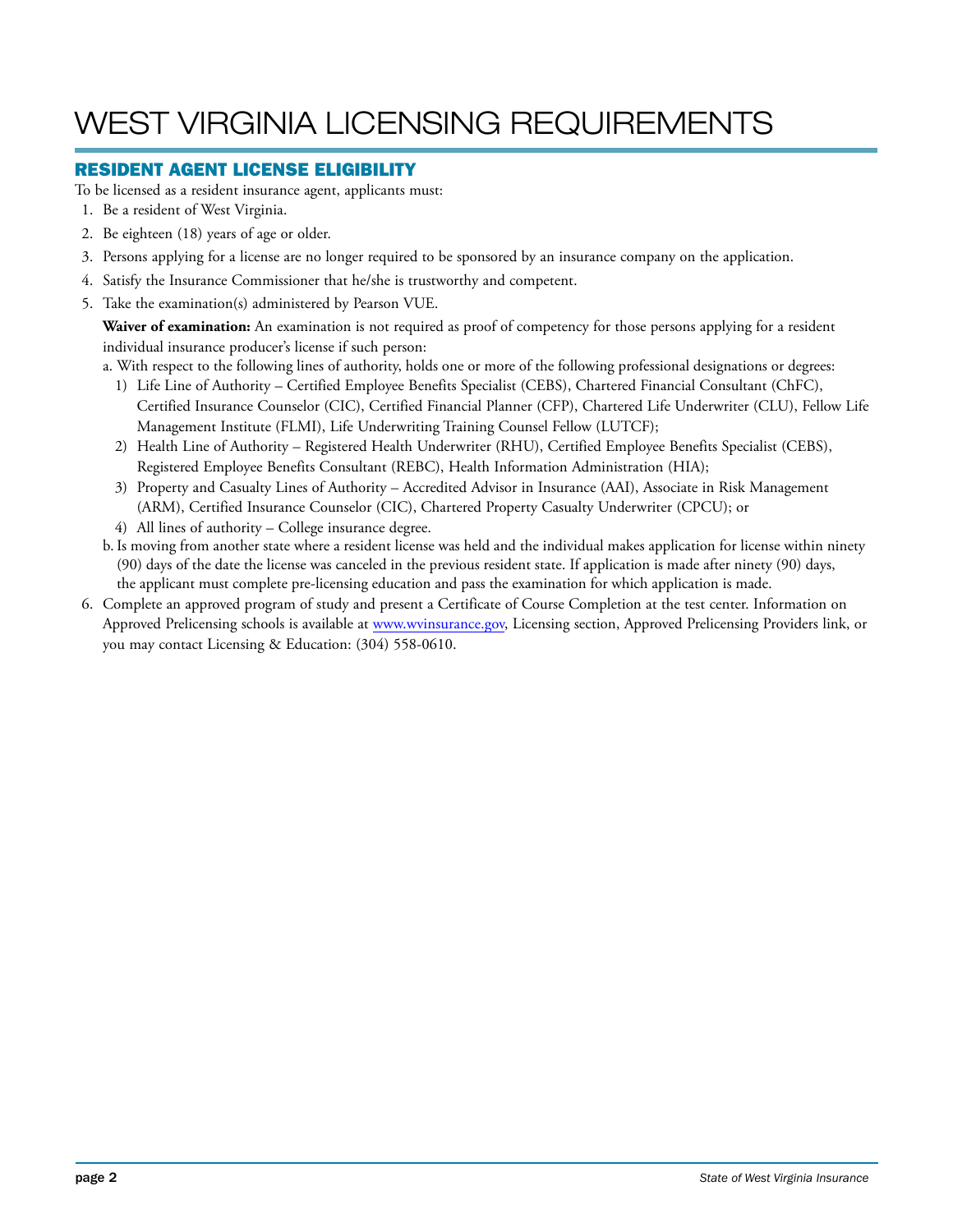#### EXAM REQUIREMENTS FOR RESIDENT LICENSEES

The following are the examinations required for specific licenses:

| <b>TYPE OF LICENSE</b>             | <b>LINE OF AUTHORITY</b>                  | <b>EXAM(S) REQUIRED</b>                                                                             |
|------------------------------------|-------------------------------------------|-----------------------------------------------------------------------------------------------------|
| Producer                           | Life                                      | Life                                                                                                |
| Producer                           | Accident and Health or<br><b>Sickness</b> | Accident and Health or Sickness                                                                     |
| Producer                           | Property and Casualty                     | Property and Casualty (combination examination)                                                     |
| Producer                           | Property                                  | Property                                                                                            |
| Producer                           | Casualty                                  | Casualty                                                                                            |
| Producer                           | Surplus Lines                             | <b>Surplus Lines</b>                                                                                |
| Producer                           | <b>Personal Lines</b>                     | <b>Personal Lines</b>                                                                               |
| Producer                           | Variable Life and Annuities               | Financial Industry Regulatory Authority Series 6 or 7 examination<br>(Not an OIC exam)              |
| Producer                           | Title                                     | Limited Lines no examination required                                                               |
| Producer                           | Travel                                    | Limited Lines no examination required                                                               |
| Producer                           | Surety                                    | Limited Lines no examination required (included in Casualty)                                        |
| Producer                           | Credit                                    | Limited Lines no examination required                                                               |
| Producer                           | <b>Car Rental</b>                         | Limited Lines no examination required                                                               |
| Producer                           | Self Storage                              | Limited Lines no examination required                                                               |
| Producer                           | Crop                                      | Limited Lines no examination required (included with Property<br>and Casualty)                      |
| Company or Independent<br>Adjuster | Property and Casualty                     | Company or Independent Adjuster - Property and Casualty                                             |
| Public Adjuster                    | <b>Property and Casualty</b>              | Adjuster - Property and Casualty                                                                    |
| Company or Independent<br>Adjuster | Workers' Compensation                     | Company or Independent Adjuster - Workers' Compensation                                             |
| <b>Viatical Settlement Broker</b>  | Viatical Settlement Broker                | Viatical Settlement Broker                                                                          |
| Company or Independent<br>Adjuster | Crop Adjuster Federal                     | Proficiency examination will be approved by the Federal Risk<br>Management Agency (Not an OIC exam) |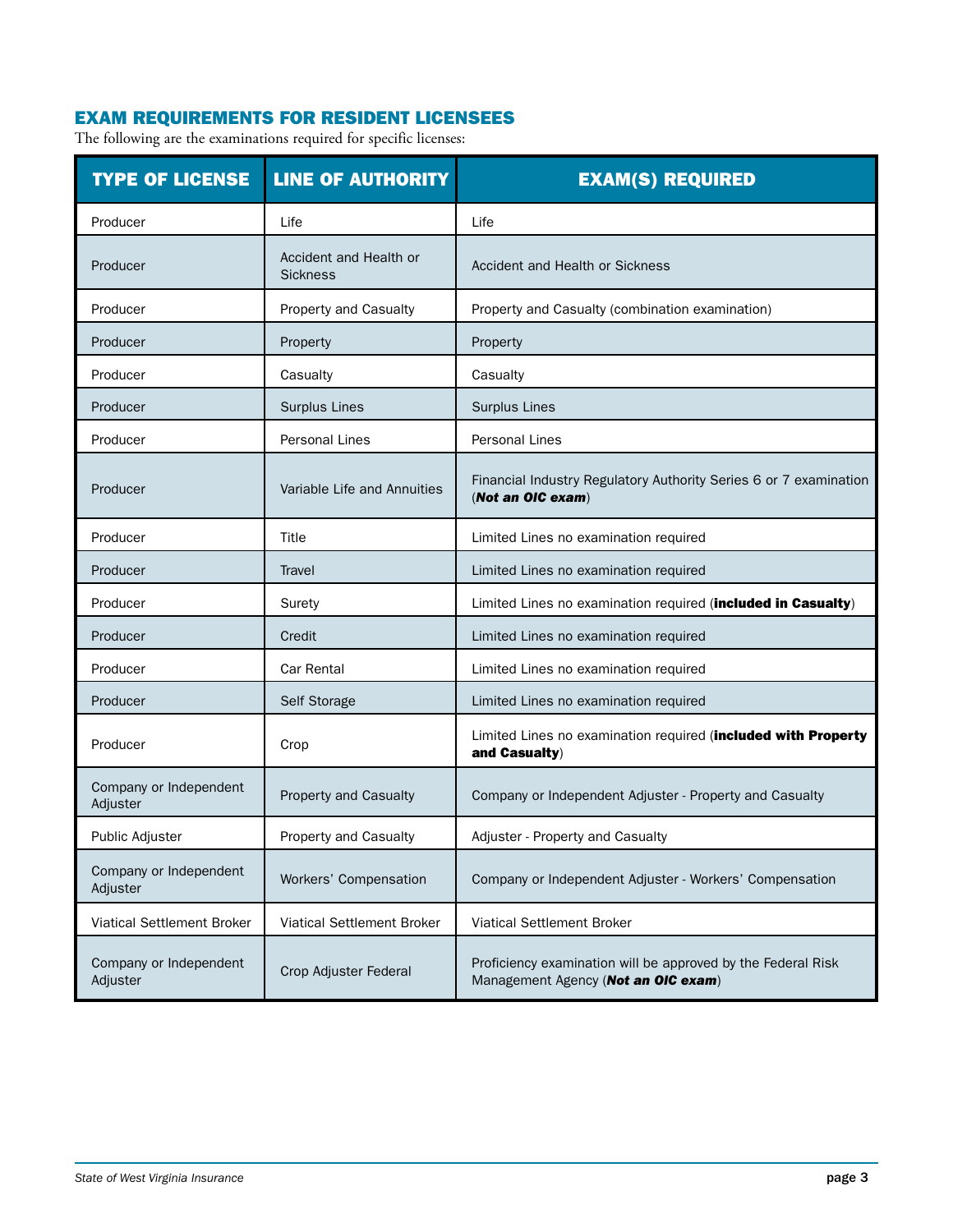#### RESIDENT AGENT LICENSE APPLICATION PROCEDURES

An applicant must submit to the West Virginia Insurance Commissioner the following:

#### Resident Agent

- 1. Completed Resident Agent Application
- 2. Original Pearson VUE passing score report
- 3. Original Certificate of Pre-licensing Course Completion (PL 789E)
- 4. Submit fingerprints to IdentoGo (www.identogo.com), if applicable
- 5. \$50.00 license fee made payable to the West Virginia Insurance Commissioner

**APPLICANTS WHO ARE NOT LICENSED WITHIN ONE YEAR OF PASSING AN EXAMINATION MUST COMPLETE**  PRE-LICENSING AND MUST RETAKE THE EXAMINATION. Licenses will be mailed to the licensee's address of record. The licensee **must** inform the West Virginia Insurance Commissioner of any name or address change within 30 days after the change.

#### SURPLUS LINES LICENSE

Pre-licensing education is not required of Surplus Lines candidates. Applicants for a Surplus Lines license must:

- 1. Be currently licensed as a West Virginia resident agent.
- 2. Have 3 consecutive years of property & casualty sales experience immediately preceding the date of application. One of the years must be as a licensed West Virginia agent.
- 3. Complete and submit the proper application for approval to the West Virginia Insurance Commissioner.

Once a passing score has been attained, the applicant must mail the original score report, along with the required \$200 license fee (made payable to the West Virginia Insurance Commissioner) to the West Virginia Insurance Commissioner's Licensing Division before a license will be issued.

#### ADJUSTER LICENSE (*prior to July 1, 2021*)

Pre-licensing education **is not** required of adjusters.

Individuals may take an examination for either a Company Adjuster license or a Public Adjuster license.

A **Company Adjuster** is a person representing the interests of the insurer, including independent contractors with the insurer and salaried employees of the insurer.

A **Public Adjuster** is a person who acts on behalf of the insured in negotiating for, or effecting the settlement of a claim for loss or damage covered by an insurance contract.

To learn more about each, please review the Adjuster Rule found at www.wvinsurance.gov, Policy & Legislation, Insurance Rules, Rule 114-25.

#### West Virginia Resident Applicants

A legal resident of West Virginia **must** apply as a resident adjuster. To apply, applicants must submit to the West Virginia Insurance Commissioner the following:

- 1. Completed Adjuster Application
- 2. Original Pearson VUE Passing Score Report
- 3. License Fee (\$25). Check should be payable to the West Virginia Insurance Commissioner.

#### Nonresident Applicants

A legal resident of a state other than West Virginia **must** apply as a nonresident adjuster. To apply, applicants must submit to the West Virginia Insurance Commissioner the following:

- 1. Completed Adjuster Application
- 2. Original Pearson VUE Score Report (Nonresident applicants whose home state does not license adjusters may choose West Virginia as their designated home state after they pass the West Virginia Adjuster's examination)
- 3. License Fee (\$25). Check should be payable to the West Virginia Insurance Commissioner.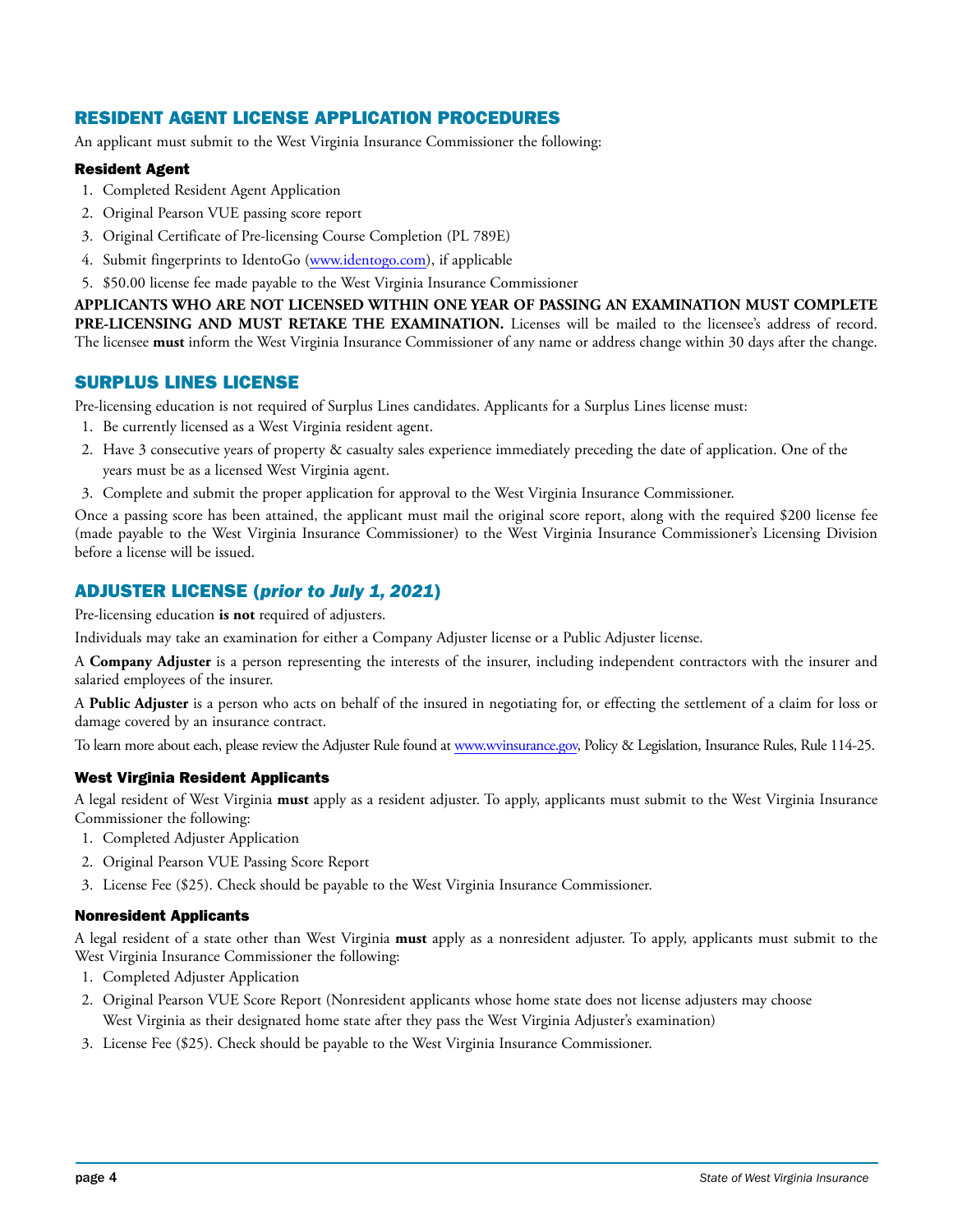#### ADJUSTER LICENSE (*effective July 1, 2021*)

Pre-licensing education **is not** required of adjusters.

#### *Effective July 1, 2021, West Virginia will separate the company and independent adjuster. There will be three license types with multiple line of authority.* Below are the new definitions.

A **Company Adjuster** is an adjuster who is a staff employee of an insurance company, who is paid by the insurance company, and who investigates, negotiates, or settles claims.

An **Independent Adjuster** is an individual, a business entity, an independent contractor, or an employee of a contractor, who contracts for compensation with insurers or self-insurers. They are one whom the insurer's or self-insurer's tax treatment of the individual is consistent with that of an independent contractor, rather than as an employee, as defined in the Internal Revenue Code, United States Code, Title 26, Subtitle C; and investigates, negotiates, or settles property, casualty, or workers' compensation claims for insurers or self-insurers.

A **Public Adjuster** is a person who, for compensation or any other thing of value on behalf of the insured, acts or aids, solely in relation to first-party claims arising under insurance contracts that insure the real or personal property of the insured, on behalf of an insured in negotiating for, or effecting the settlement of, a claim for loss or damage covered by an insurance contract.

To learn more about each, go to www.wvlegislature.gov/Bill\_Text\_HTML/2020\_SESSIONS/RS/bills/HB4502%20ENR.pdf.

#### West Virginia Resident Applicants

A legal resident of West Virginia **must** apply as a resident adjuster. To apply, applicants must submit to the West Virginia Insurance Commissioner the following:

- 1. Completed Adjuster Application
- 2. Original Pearson VUE Passing Score Report
- 3. **Effective July 1, 2021, license fee is \$50 and renews every two years based in applicants birth month.** Check should be payable to the West Virginia Insurance Commissioner.

#### Nonresident Applicants

A legal resident of a state other than West Virginia **must** apply as a nonresident adjuster. To apply, applicants must submit to the West Virginia Insurance Commissioner the following:

- 1. Completed Adjuster Application
- 2. Original Pearson VUE Score Report (Nonresident applicants whose home state does not license adjusters may choose West Virginia as their designated home state after they pass the West Virginia Adjuster's examination)
- 3. **Effective July 1, 2021, license fee is \$50 and those designating West Virginia as the home state will need continuing education hours.** Check should be payable to the West Virginia Insurance Commissioner.

#### WEST VIRGINIA EXAM PROCEDURES

#### **Test Center Identification Requirement**

Candidates will satisfy the test center identification requirement by presenting at the test center on examination day two forms of signature identification, one of which must be photo-bearing.

Candidates taking Life, Accident and Health or Sickness, Property and Casualty, and Personal Lines must also present a Certificate of Pre-licensing Course Completion (Form PL 789E) to be admitted to the test center. (Course completion certificates are valid for four (4) months.)

In many instances the student is required to absorb large amounts of information in a short period of time, and topics covered may not be explained to the complete satisfaction of the student. Students who memorize "catch phrases" and definitions but lack the understanding to **apply** the knowledge to a set of circumstances that differ from those used by their instructor will find many of the state examination questions difficult. For these reasons, education provided by an approved school should **not** be considered complete preparation for the state examination.

A review of previously studied material, preferably presented from a different point of view, can only help strengthen the student's understanding. Supplemental study in the form of a company training course, private vendor's programmed learning course, practical experience, topical review with industry peers, or study and review time away from the classroom or in addition to an approved correspondence text/workbook are recommended to enhance a person's chances of passing the licensing examination. The absolute best blueprint to follow in selecting topics of study is the content outline.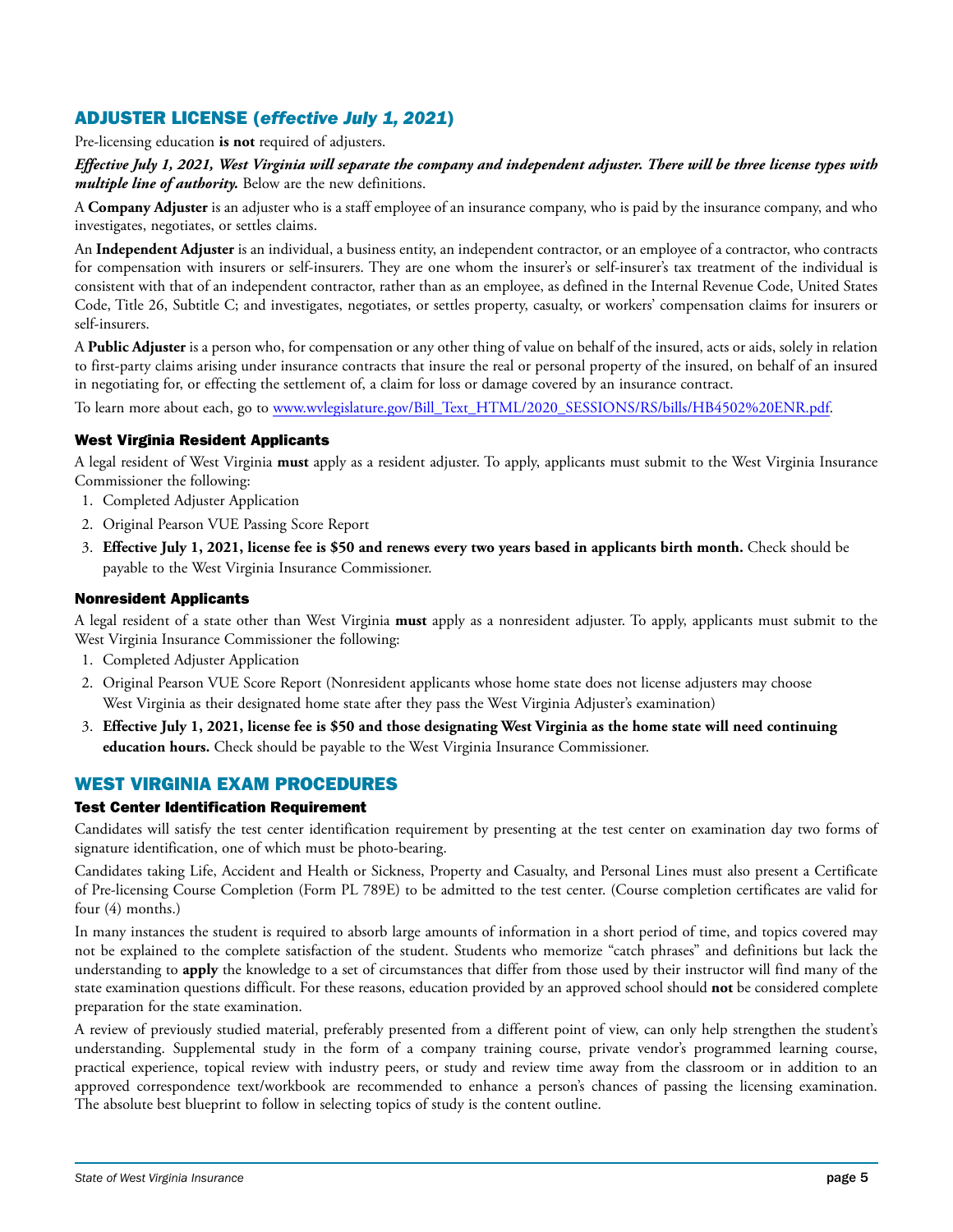#### FINGERPRINT AND CRIMINAL HISTORY REQUIREMENTS

All applicants seeking resident West Virginia Insurance licenses will be required to submit fingerprints for the purpose of conducting a state and federal criminal background check.

This applies to all resident applicants wishing to obtain a major line of authority or, amending their existing license by adding a major line of authority for the following Insurance license types:

- Life
- Accident and Health or Sickness
- Property and Casualty
- Personal Lines
- Surplus lines
- Variable Life and Annuities
- Viatical Settlement Brokers
- Adjuster
- Travel Insurance Entity Producer the DRP, and the president, secretary, treasurers, and any other person who directs or controls the travel insurance entity's operation.

#### Exemptions from fingerprinting are:

- Limited Lines
- Adjusters (*fingerprints will be required of resident adjusters and those designating West Virginia as the home state effective July 1, 2021*)
- Nonresident licensees (*unless West Virginia is listed as the home state*)
- Producers who received their license before June 1, 2015, unless they are adding a line of authority on or after June 1, 2015.
- Producers renewing their licenses are not required to submit fingerprints.

#### FINGERPRINTING RESERVATIONS

Candidates must contact IdentoGo to schedule their reservation at an IndentoGo center either by calling (855) 766-7746 (hours are Monday-Friday 8am-5pm Eastern Standard Time) or by going online at http://www.identogo.com.

At the time of reservation be sure to indicate that your fingerprints are to be sent to the West Virginia Insurance Commission.

#### Electronic fingerprinting process

- 1. Successfully complete a prelicensing course by an approved prelicensing provider.
- 2. Schedule, take, and pass your examination through Pearson VUE (800-274-2614 to schedule, or www.pearsonvue.com/wv/insurance/).
- 3. Schedule an appointment at an IndentoGo center through www.indentogo.com and select West Virginia, or call 1-855-766-7746. You must indicate that your fingerprints are to be sent to the West Virginia Insurance Commission.
- 4. Obtain a receipt from IndentoGo center that contains a 12-digit TCN number specific to your fingerprint session.
- 5. The TCN number is required to be submitted with the license application.
- 6. Apply for the license electronically through the NIPR at www.nipr.com or by using the paper application. If you use the electronic application, you must fax a copy of the fingerprint receipt from the IndentoGo center to the Licensing Division at 304-558-4966.

#### Payment

Applicants must submit \$45.75 payment as fees for fingerprinting when they schedule through IdentoGo:

- Fingerprint fee: \$12.50
- WVSP fee: \$20.00
- FBI Fee: \$13.25

**Fingerprints are valid for 60 days of the date the prints are taken. If the process is not completed within 60 days and the fingerprints expire, the fingerprinting process must be repeated and the fees paid again.**

Additional information may be found at www.wvinsurance.gov.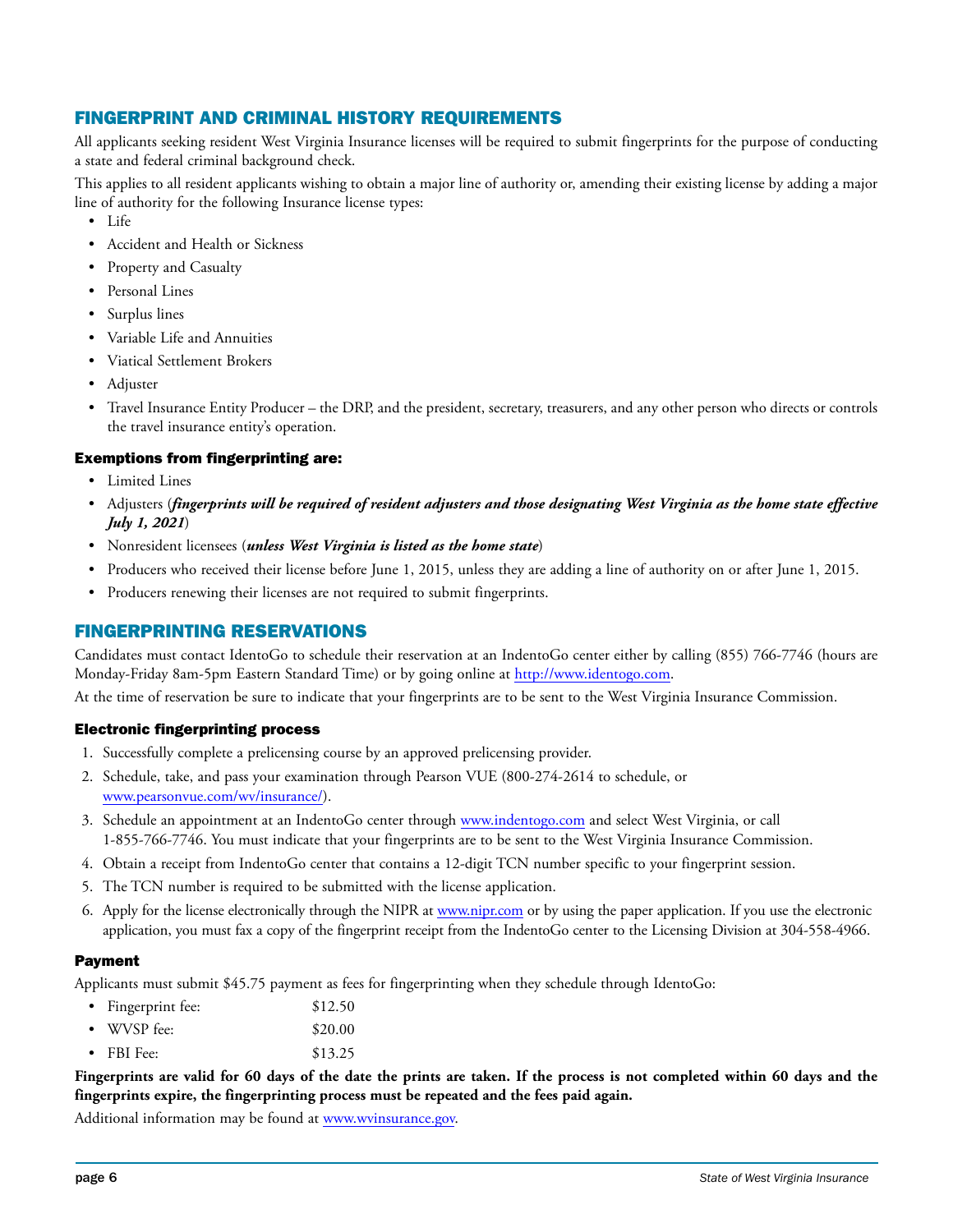### **RESERVATIONS**

West Virginia Insurance licensure exams are now available at select Pearson VUE test centers on military installations across the globe. Service members, dependents, and contractors with authorized base access who want to gain West Virginia insurance licensure from their duty station or assignment in another state and foreign deployment will have the option to take their exams without having to return to West Virginia to test.

To locate a Pearson VUE authorized testing center, visit http://home.pearsonvue.com/military and select West Virginia Insurance from the Insurance program category.

In addition to Pearson VUE's standard ID policy (see page 9), candidates must have valid government ID and authorization to gain access to military testing sites. Civilians without valid government ID will not be granted entry by the test center and/or military entrance gate security.

#### MAKING AN EXAMINATION RESERVATION

**Walk-in examinations are not available.** Online reservations are the most efficient way for candidates to schedule their examination. Candidates **must** go to www.pearsonvue.com/wv/insurance/ to make an online reservation for an examination. First-time users are required to create an account. The candidate will need to fill in all required fields, which are preceded by an asterisk (\*), on the online form in order to create an ID and be assigned a password. Step-by-step instructions will lead the candidate through the rest of the examination reservation process.

Candidates **must** make an online reservation at least twenty-four (24) hours before the desired examination date. Candidates who wish to make a phone reservation at (800) 274-2614 must do so at least twenty-four (24) hours before the desired examination date (unless an electronic check is used for payment, as detailed below).

#### **Before making a reservation, candidates should have the following:**

- Legal name, address, Social Security number, daytime telephone number, and date of birth
- The name of the examination(s)
- The preferred examination date and test center (a list of test centers appears in the back of this handbook)

Candidates are responsible for knowing which examination they need to take. A Pearson VUE representative will help candidates select a convenient examination date and location and will answer questions. The reservation will be made based on the next available examination date.

#### EXAM FEES

The examination fee will be \$88. It must be paid at the time of reservation by credit card, debit card, voucher or electronic check. **Fees will not be accepted at the test center.** Examination fees are non-refundable and non-transferable except as detailed in the *Change/Cancel Policy*.

#### Electronic Checks

Candidates who pay the examination fee by electronic check must have a personal checking account, and must provide to Pearson VUE at the time of reservation the following information:

- Bank name
- Bank routing number
- Social Security number or driver's license number
- Name and address on the account

Using this information, Pearson VUE can request payment from the candidate's bank account just as if the candidate had submitted an actual paper check.

Candidates paying by electronic check must register at least five (5) days before the examination date in order for their check to be processed.

#### Vouchers

Vouchers offer another convenient way to pay for tests. Vouchers can be purchased online at http://www.pearsonvue.com/vouchers/pricelist/wvins.asp by credit card either singly or in volume. To redeem a voucher as payment when scheduling a test, simply indicate Voucher as the payment method and provide the voucher number. **All vouchers are pre-paid. Vouchers are non-refundable and non-returnable.**

Vouchers expire 12 months from the date they are issued. Voucher expiration dates cannot be extended. The exam must be taken by the expiration date printed on the voucher.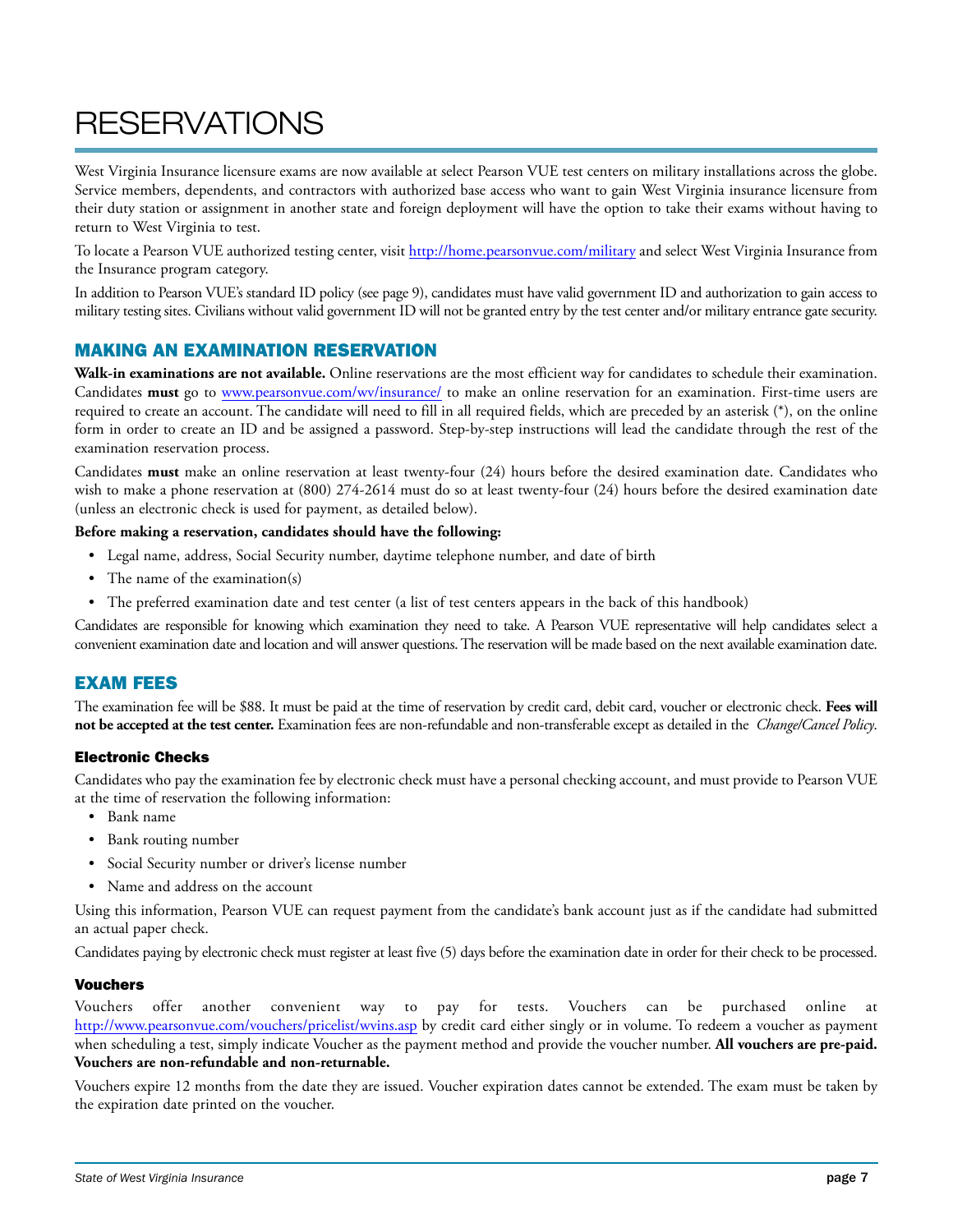#### CHANGE/CANCEL POLICY

Candidates should call Pearson VUE at (800) 274-2614 at least forty-eight (48) hours before the examination to change or cancel a reservation. Candidates who change or cancel a reservation with proper notice may either transfer their fees to a new reservation or request a refund. **Candidates who change or cancel a reservation without proper notice will forfeit the examination fee.**

#### ABSENCE/LATENESS POLICY

Candidates who are late or absent from an exam may call Pearson VUE within 14 days of the exam date to request an excused absence for the following reasons:

- Illness of the candidate or of the candidate's immediate family member
- Death in their immediate family
- Disabling traffic accident
- Court appearance or jury duty
- Military duty
- Weather emergency

A case number will be assigned and instructions provided for emailing supporting documentation. **Candidates absent from or late to an exam who have not changed or canceled the reservation according to the** *Change/Cancel Policy* **will not be admitted to the exam and will forfeit the exam fee.**

#### WEATHER DELAYS AND CANCELLATIONS

If severe weather or a natural disaster makes the test center inaccessible or unsafe, the examination may be canceled. Pearson VUE will notify and reschedule candidates in the case of severe weather.

#### ACCOMMODATIONS

Pearson VUE complies with the provisions of the Americans with Disabilities Act as amended. The purpose of accommodations is to provide candidates with full access to the test. Accommodations are not a guarantee of improved performance or test completion. Pearson VUE provides reasonable and appropriate accommodations to individuals with documented disabilities who demonstrate a need for accommodations.

Test accommodations may include things such as:

- A separate testing room
- Extra testing time
- A Reader or Recorder, for individuals with mobility or vision impairments and cannot read or write on their own

Test accommodations are individualized and considered on a case-by-case basis. All candidates who are requesting accommodations because of a disability must provide appropriate documentation of their condition and how it is expected to affect their ability to take the test under standard conditions. This may include:

- Supporting documentation from the professional who diagnosed the condition, including the credentials that qualify the professional to make this diagnosis
- A description of past accommodations the candidate has received

The steps to follow when requesting test accommodations vary, depending on your test program sponsor. To begin, go to http://pearsonvue.com/accommodations, and then select your test program sponsor from the alphabetized list. Candidates who have additional questions concerning test accommodations may contact the ADA Coordinator at accommodationspearsonvue@pearson.com.

#### ENGLISH AS A SECOND LANGUAGE (ESL)

Candidates for whom English is a second language may request additional time for the examination by sending the *English as a Second Language (ESL) Request Form* (found in the back of this handbook). Candidates should include with this form a letter from his or her English instructor, sponsoring company, or **pre-licensing provider** on official letterhead stating that English is not a primary language for the candidate. Candidates should not attempt to make a reservation until after they have been notified by Pearson VUE that their request for additional time has been approved. The approval of additional time will be for the length of the authorization. Candidates who have additional questions about ESL examinations should contact the Special Examination Coordinator at (800) 466-0450.

Candidates who need to reschedule or need to retest should notify Pearson VUE Special Accommodations that special arrangements were used for the prior examination.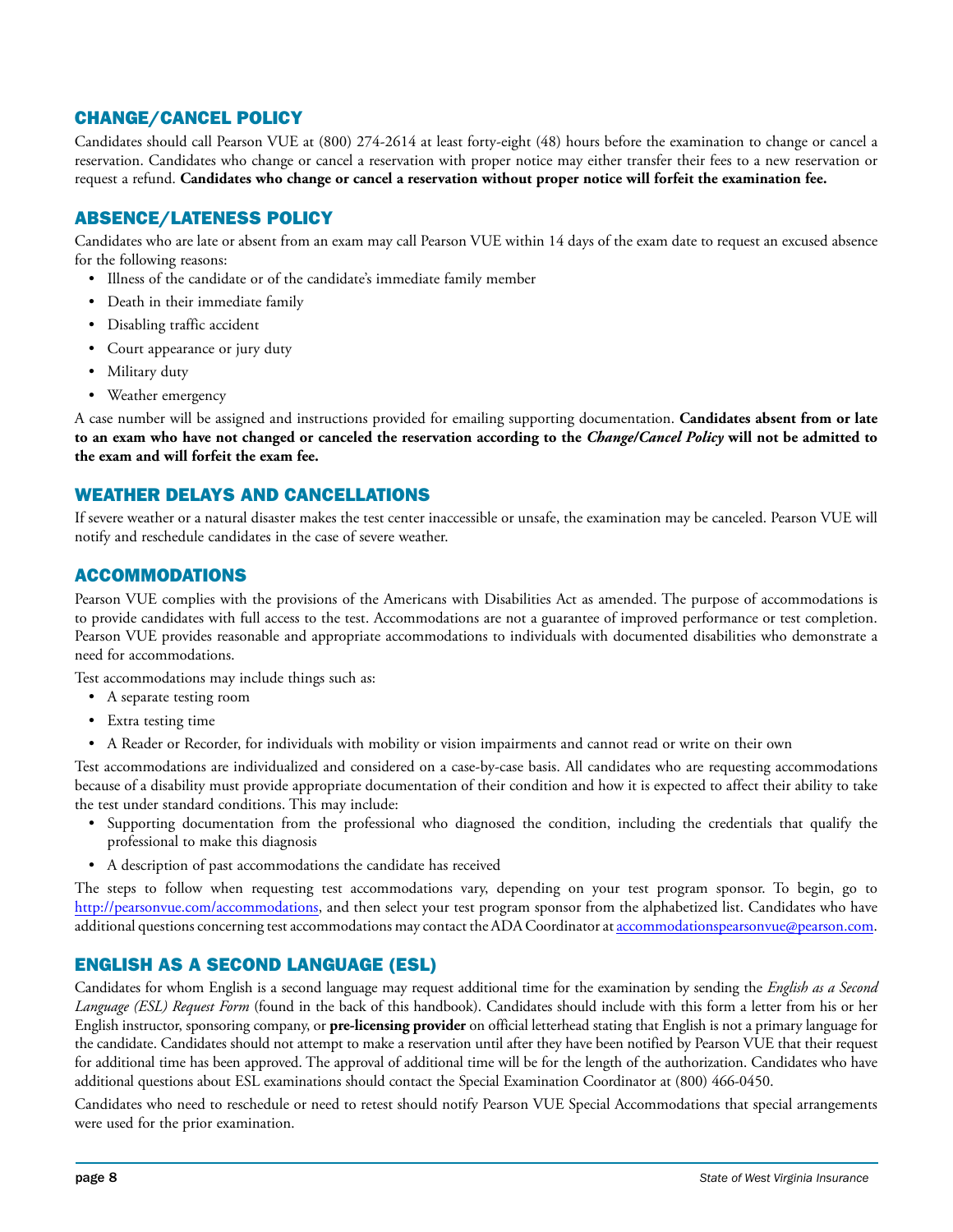#### REQUIRED MATERIALS

Candidates who do not present the required items will be denied admission to the examination, will be considered absent, and will forfeit the examination fee.

#### WHAT TO BRING

#### Required Materials

All candidates are required to bring identification that is deemed acceptable, listed under *Acceptable Forms of Candidate Identification*, to the test center on the day of examination.

For Life, Accident and Health or Sickness, Property and Casualty and Personal Lines candidates: *Certificate of Prelicense Course Completion (PL 789E)*, as detailed on page 2.

#### Acceptable Forms of Candidate Identification

Candidates must present **two (2)** forms of current signature identification. The name on the identification must exactly match the name on the registration. The primary identification must be government-issued and photo-bearing with a signature, and the secondary identification must contain a valid signature. Identification must be in English.

#### **Primary ID (photograph and signature, not expired)**

- Government-issued Driver's License
- U.S. Dept. of State Driver's License
- U.S. Learner's Permit (plastic card only with photo and signature)
- State-issued picture IDs including those non-federated driver's licenses or licenses that say *Not For Federal Identification* are accepted in West Virginia. All IDs should be current and non-expired and contain a photograph of the candidate.
- National/State/Country identification card
- Passport
- Passport card
- Military ID
- Military ID for spouses and dependents

#### **Secondary ID (signature, not expired)**

- U.S. Social Security Card
- Debit (ATM) or Credit card
- Any form of ID on the Primary list

If the ID presented has an embedded signature that is not visible (microchip), or is difficult or impossible to read, the candidate must present another form of identification from the Primary ID or Secondary ID list that contains a visible signature.

Pearson VUE does not recognize grace periods. For example, if a candidate's driver's license expired yesterday and the state allows a 30-day grace period for renewing the ID, the ID is considered to be expired.

#### EXAM PROCEDURES

Candidates should report to the test center thirty (30) minutes before the examination and check in with the test center administrator. The candidate's identification and other documentation will be reviewed and they will be photographed for the score report.

If the *Candidate Rules Agreement* is not followed and/or cheating or tampering with the examination is suspected, the incident will be reported as such and the appropriate action will be taken. The examination fee will not be refunded, the exam may be determined invalid, and/or the state may take further action such as prohibiting candidates from retaking the examination and/or denying a license.

Candidates will have an opportunity to take a tutorial on the computer on which the examination will be administered. The time spent on this tutorial will not reduce the examination time. The examination administrators will answer questions, but candidates should be aware that the administrators are not familiar with the content of the examinations or with the state's licensing requirements. Examination administrators have been instructed not to advise candidates on requirements for licensure.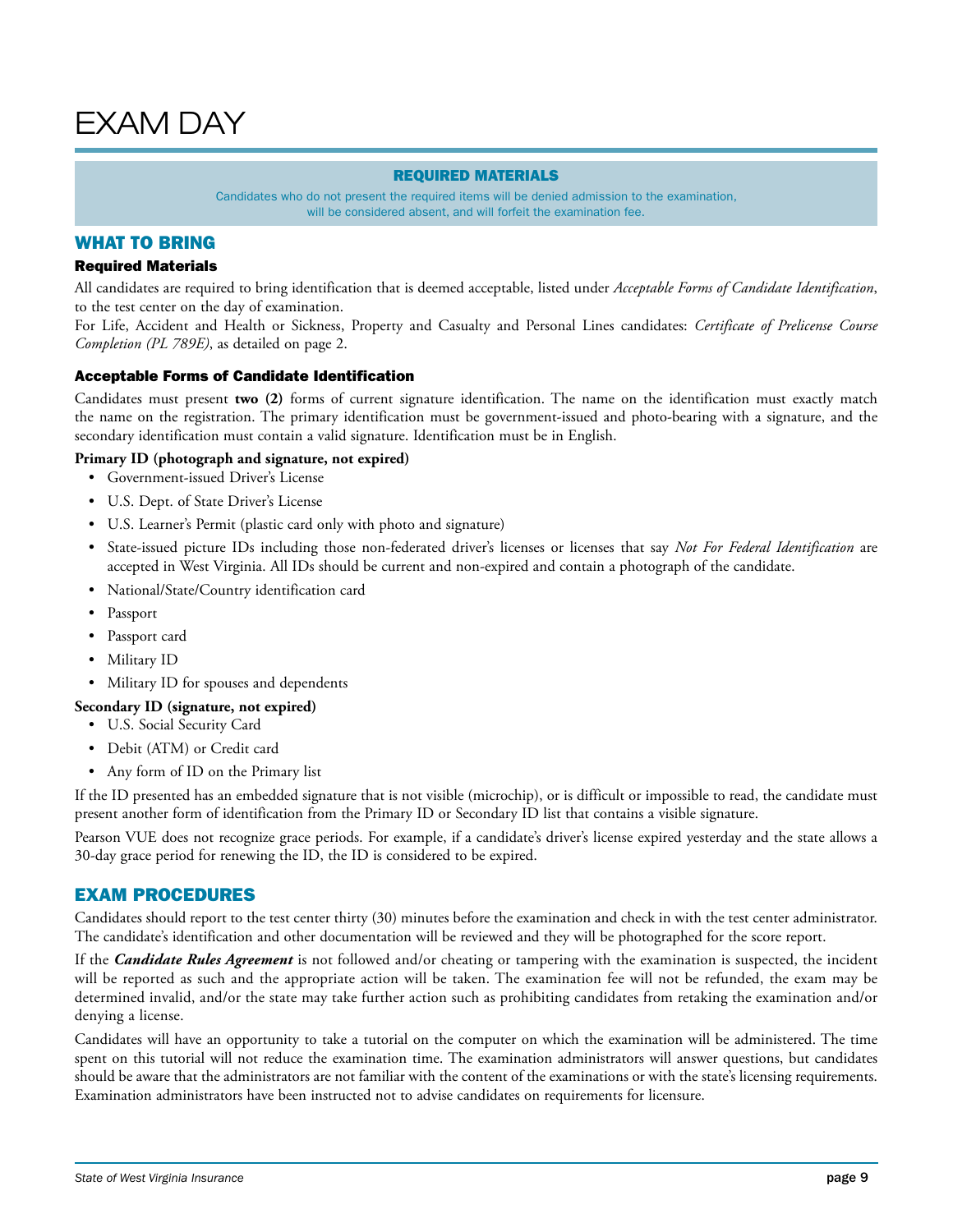Once candidates are familiar with the computer, they may begin the examination. The examination begins the moment a candidate looks at the first examination question. Candidates will have two (2) hours for the Life and the Accident and Health or Sickness examination, three and one-half (31 /2) hours for the Property and Casualty examination, two and one-half (21 /2) hours for the Personal Lines examination, and one (1) hour for the Adjuster and Surplus Lines examination. After the examination time has expired, the examination will automatically end. Candidates will leave the test center with their official scores in hand.

#### TEST CENTER POLICIES

The following policies are observed at each test center. **Candidates who violate any of these policies will not be permitted to finish the examination and will be dismissed from the test center, forfeiting the examination fee.**

- **No personal items are allowed in the testing room.** Personal items include but are not limited to cellular phones, hand-held computers or other electronic devices, pagers, watches, wallets, purses, firearms or other weapons, hats, bags, coats, books, and/ or notes, pens, or pencils.
- Candidates must store all personal items in a secure area as indicated by the administrator, or return items to their vehicle. All electronic devices must be turned off before storing them in a locker. **The test center is not responsible for lost, stolen, or misplaced personal items.**
- Studying **is not** allowed in the test center. Visitors, children, family, or friends **are not** allowed in the test center.
- Dictionaries, books, papers (including scratch paper), and reference materials are not permitted in the examination room (unless permitted by the exam sponsor), and candidates are strongly urged not to bring such materials to the test center. Upon entering and being seated in the testing room, the test administrator will provide the candidate with materials to make notes or calculations and any other items specified by the exam sponsor. **The candidate may not write on these items before the exam begins or remove these items from the testing room.**
- Eating, drinking, chewing gum, smoking, and/or making noise that creates a disturbance for other candidates is prohibited during the exam.
- Break policies are established by the exam sponsor. Most sponsors allow unscheduled breaks. To request an unscheduled break, the candidate **must** raise their hand to get the administrator's attention. **The exam clock will not stop while the candidate is taking a break.**
- Candidates must leave the testing room for all breaks. However, candidates **are not permitted to leave the floor or building for any reason during this time, unless specified by the administrator and the exam sponsor**. If a candidate is discovered to have left the floor or building they will not be permitted to proceed with the examination and may forfeit the exam fees.
- While taking a break, candidates are permitted to access personal items that are being stored during the exam only if necessary for example, personal medication that must be taken at a specific time. **However, a candidate must receive permission from the administrator prior to accessing personal items that have been stored**. Candidates are **not** allowed access to other items, including but not limited to cellular phones, exam notes, and study guides, unless the exam sponsor specifically permits this.
- Any candidate discovered causing a disturbance of any kind or engaging in any kind of misconduct—giving or receiving help; using notes, books, or other aids; taking part in an act of impersonation; or removing examination materials or notes from the examination room—will be summarily dismissed from the examination and will be reported to the state licensing agency. Decisions regarding disciplinary measures are the responsibility of the state licensing agency.

#### SCORE EXPLANATION

#### Equating and Scaling

There are multiple versions of each of the licensing examinations. These versions are known as forms. Although all forms of an examination are developed based on the content outlines, the difficulty of the forms of an examination may vary slightly because different questions appear on each form. To ensure that no candidate is put at an unfair advantage or disadvantage due to the particular form of an examination that he or she is given, a statistical procedure known as equating is used to correct for differences in form difficulty.

For example, in an examination with two (2) forms, Form A and Form B, the state licensing agency determines that answering 30 questions correctly on Form A demonstrates the minimum amount of knowledge necessary to be licensed. It is further determined through the equating process that Form B contains slightly more difficult questions than Form A; therefore, answering 30 questions correctly on Form A would indicate the same level of knowledge as answering only 28 questions correctly on Form B. Under this set of circumstances, a score of 30 questions correct would be used as the passing score on Form A whereas a score of 28 questions correct would be used as the passing score on Form B.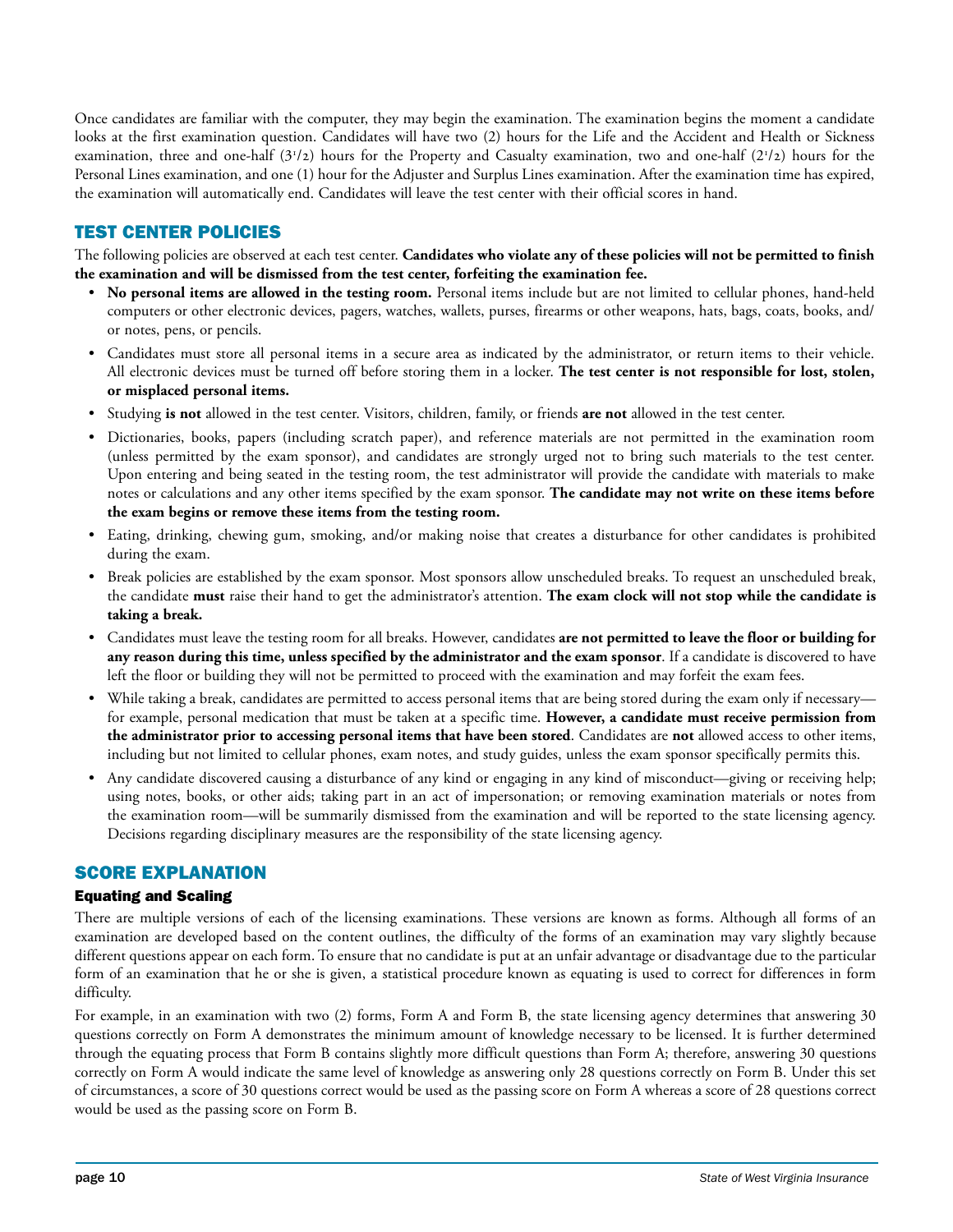A second statistical procedure known as scaling is used to derive the numerical score to report for each candidate. Scaling is used to place a raw score on a common reporting scale on which each scaled score represents a given level of knowledge regardless of the difficulty of the form on which the raw score was achieved.

To illustrate how scaling works, suppose that in the examination example used above, the state licensing agency decides to use a score of 500 as the passing score for reporting purposes. (Note that the score selected to be used as the reported passing score is not related to, and has no bearing on, the difficulty of the examination.) Based on the information provided above, a raw score of 30 on Form A would translate to a scaled score of 500; a raw score of 28 on Form B would also translate to a scaled score of 500 since a raw score of 30 on Form A represents the same level of knowledge as a raw score of 28 on Form B.

#### Scaled Score

The passing score of an examination was set by the West Virginia Office of the Insurance Commissioner. (in conjunction with Pearson VUE) after a comprehensive study was completed for each examination. Raw scores are converted into scaled scores that can range from 0 to 100. The scaled score that is reported to you is neither the number of questions you answered correctly nor the percentage of questions you answered correctly. With a passing score of 70, any score below 70 indicates how close the candidate came to passing, rather than the actual number or percentage of questions the candidates answered correctly.

#### REVIEW OF EXAMS

For security reasons, examination material is not available to candidates for review.

#### RETAKING THE EXAM

**According to West Virginia Insurance code, §33-12-5. Application for examination, a candidate is limited to eight (8) attempts to pass each line of authority.**

**Reservations for reexamination cannot be made at the test center, and candidates must wait 24 hours before making a new reservation.**

#### **Waivers**

Candidates must pass both parts of the licensing exam within 12 months of the date of the first exam portion passed. If both parts of the exam are not successfully passed within 12 months the applicant must take and pass all parts of the exam again.

**If a candidate initially takes a combination exam and fails only one part of the exam they are still required to retake that same combined exam. Switching to a single exam will void the previous pass waiver.**

Similarly, if a candidate initially takes two single exams and fails one of those exams they are required to retake the same single exam that they failed. Switching to a combination exam will void the previous pass waiver.

#### DUPLICATE SCORE REPORTS

Candidates may request a duplicate score report from Pearson VUE by completing the form in the back of this handbook and submitting it.

#### EXAM SECURITY

Pearson VUE maintains examination administration and examination security standards designed to ensure that all candidates are given the same opportunity to demonstrate their abilities and to prevent some candidates from gaining an unfair advantage over others because of irregularities or misconduct. Pearson VUE routinely reviews irregularities and examination scores believed to be earned under unusual or nonstandard circumstances.

Pearson VUE maintains the right to question any examination score whose validity is in doubt because the score may have been unfairly obtained. Pearson VUE first undertakes a confidential review of the circumstances contributing to the questions about score validity. Then, if there is sufficient cause to question the score, Pearson VUE will refer the matter to the state licensing agency, which will make the final decision on whether or not to cancel the score.

The performance of all candidates is monitored and may be analyzed statistically for the purpose of detecting and verifying fraud. If it is determined that a score has questionable validity, the Department of Insurance will be so notified and will determine whether the candidate's scores will be released.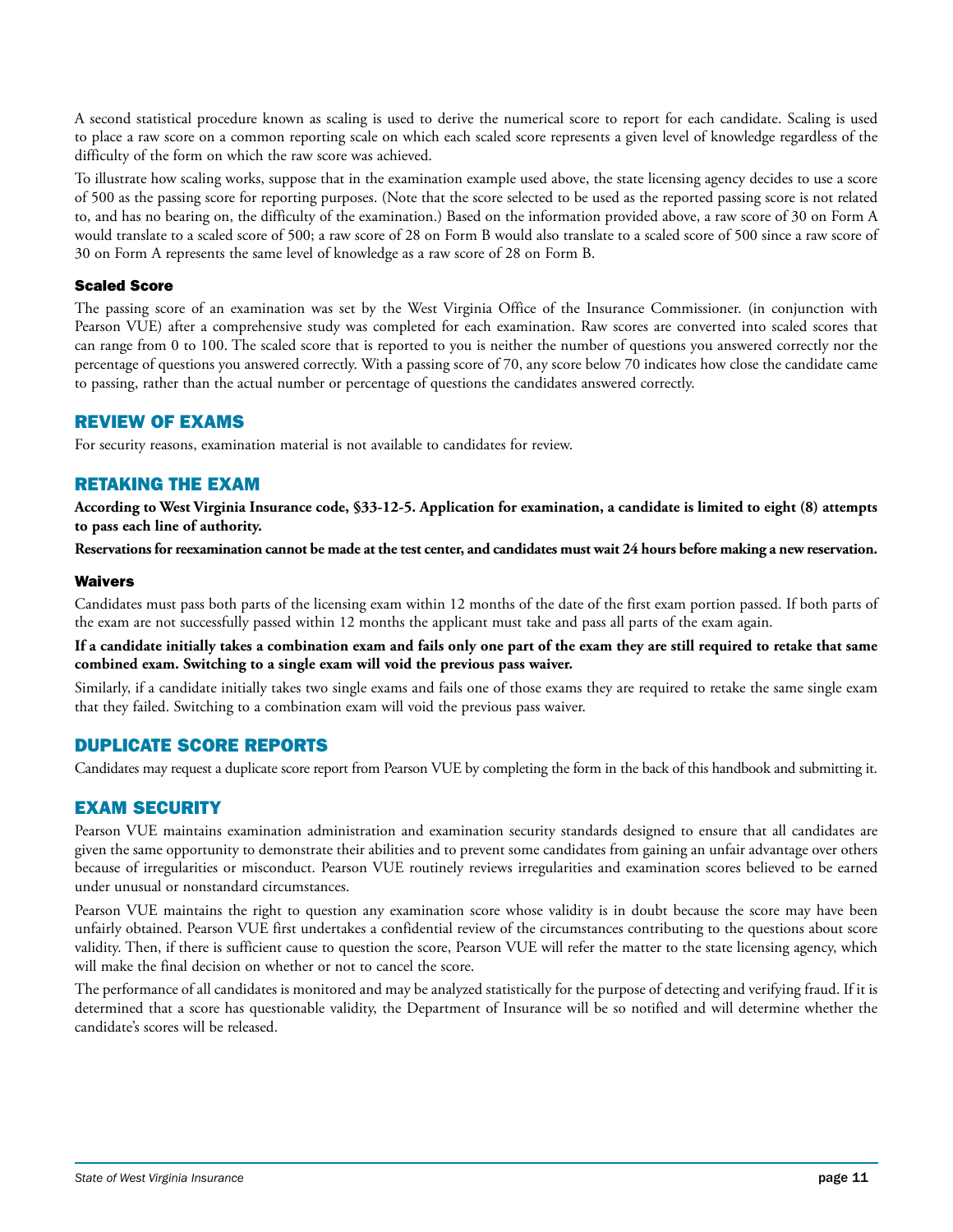#### QUESTIONS OR COMMENTS ABOUT THE EXAM

Candidates who have questions, comments, or concerns about the examinations, or who wish to verify any data held in Pearson VUE files, should direct written inquiries to:

> Pearson VUE/West Virginia Insurance *Attn: Regulatory Program*, 5601 Green Valley Dr., Bloomington, MN 55437

In all correspondence, candidates should give their name and address. If questions or comments concern an examination already taken, the inquiry should also include: (1) the name of the examination, (2) the date the examination was taken, and (3) the location of the test center.

### PREPARING FOR THE EXAM

#### EXAMINATION QUESTIONS

All examination questions, each form of the examination, and any other examination materials are copyrighted and are the property of Pearson VUE. Consequently, any distribution of the examination content or materials through any form of reproduction or oral or written communication is strictly prohibited and punishable by law.

The examination will contain *pretest questions*, on which statistical information is being collected for use in constructing future examinations. Responses to pretest questions do not affect a candidate's score. Pretest questions are mixed in with the scored questions and are not identified.

#### CONTENT OUTLINES

Each examination is based on a detailed content outline of topics, subtopics, and references to applicable state laws, statutes and regulations. These content outlines are provided to publishers of study materials and to state-approved education providers for their use in developing and updating their educational materials and programs. Content outlines are updated periodically to reflect changes in practice, state laws and regulations. West Virginia offers these content outlines as part of the handbook.

#### EXAM CONTENT

The content of the general examination is based upon information obtained from a job analysis performed by Pearson VUE. Responses from insurance professionals were analyzed to determine the nature and scope of tasks they perform and the knowledge and skills needed to perform them. This information is the basis upon which examination questions are written and ensures that examinations reflect the practice of insurance. The examination has been developed to reflect the laws, statutes, rules and regulations for the practice of insurance in West Virginia, and has been reviewed and approved by West Virginia insurance professionals.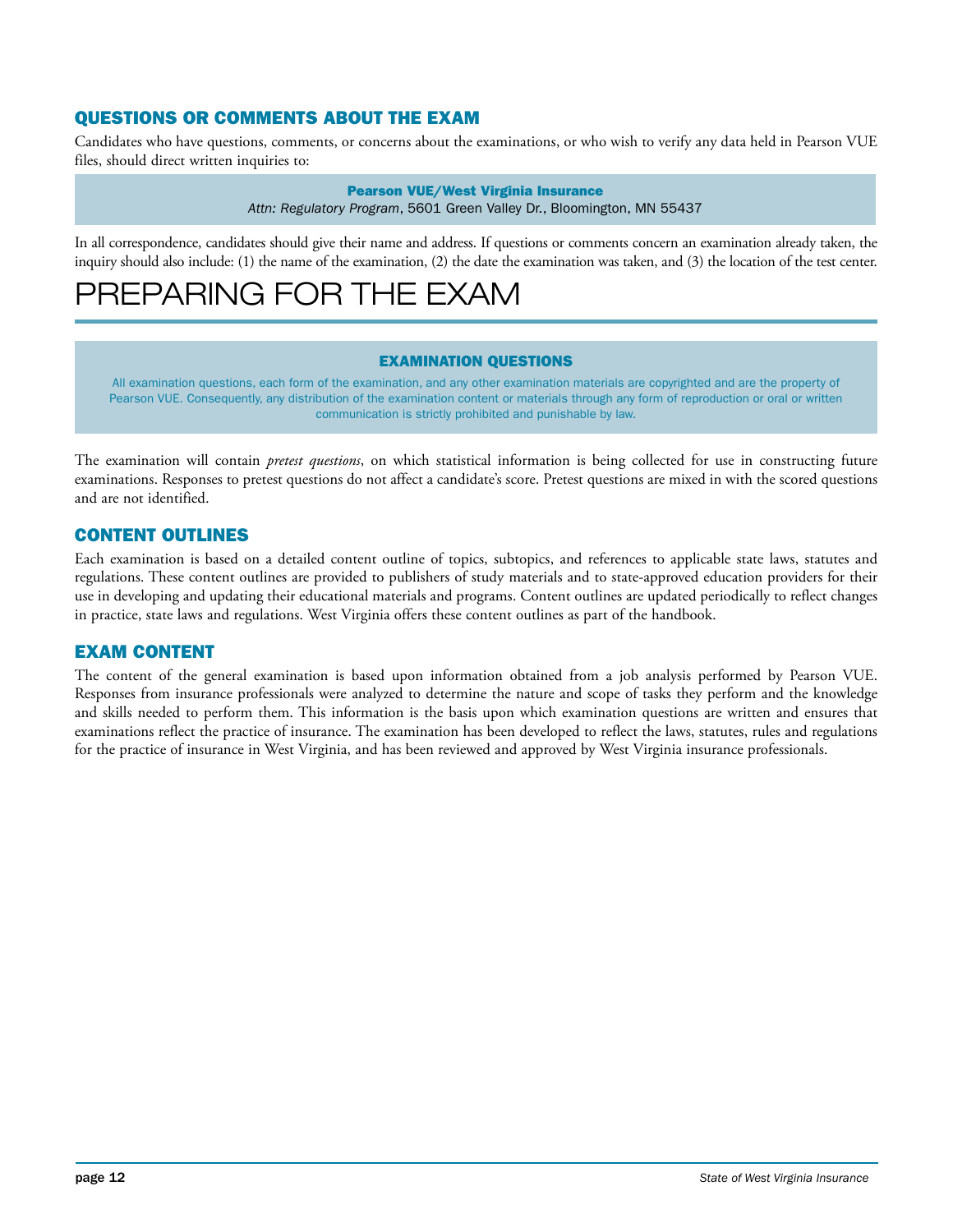

### **WEST VIRGINIA Insurance Content Outlines**

**Content Outlines** 

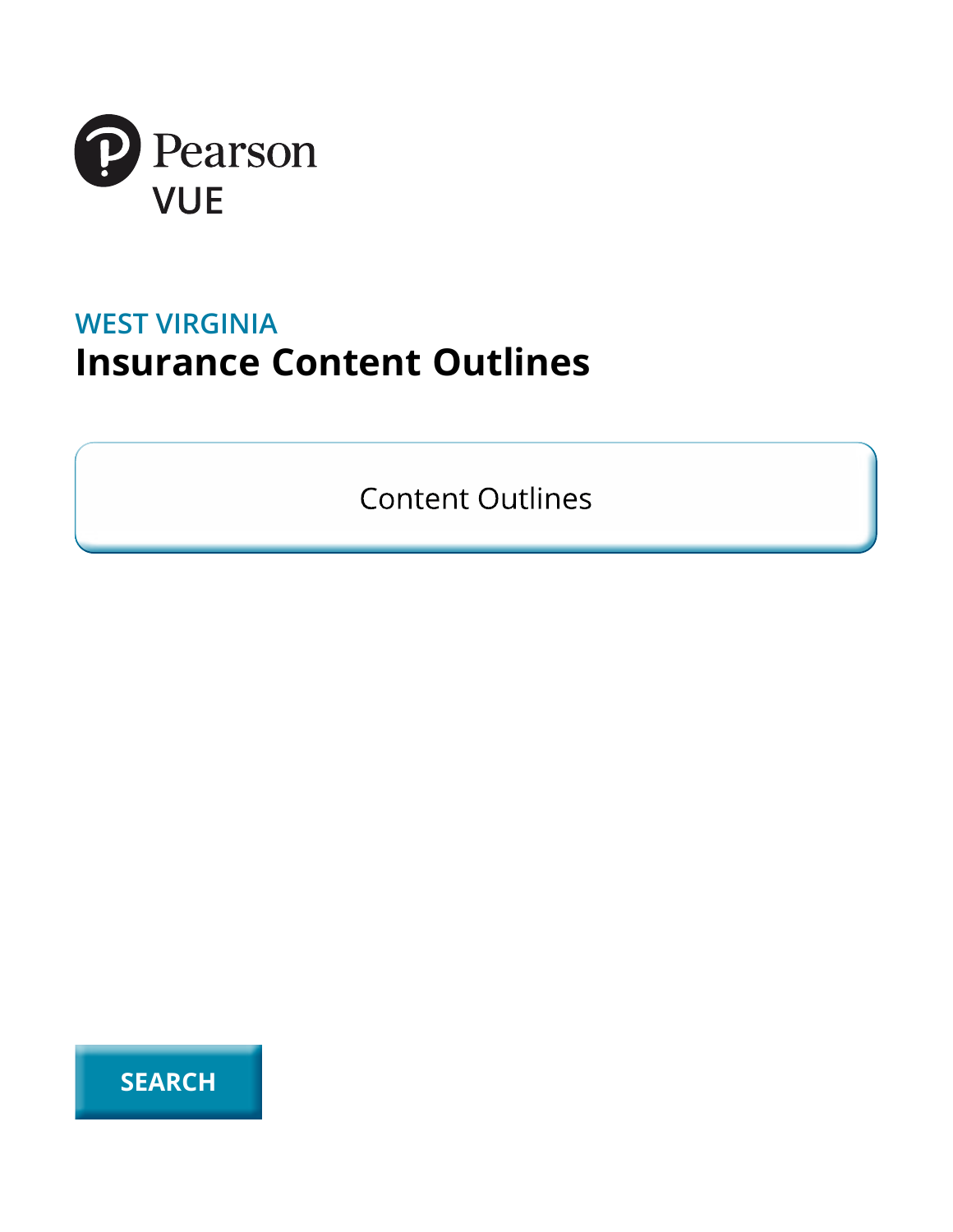

### DUPLICATE SCORE REQUEST FORM

Use this form to request that Pearson VUE send a duplicate copy of your score report to you.

#### You may request one free duplicate score report.

Please print or type all information on this form and either email or mail your request to Pearson VUE. It is strongly suggested that you email your request to **pearsonvuecustomerservice@pearson.com**; however if you are unable to email, please mail your request to:

Pearson VUE

WEST VIRGINIA INSURANCE

DUPLICATE SCORE Request 5601 Green Valley Drive Bloomington, MN 55437

I hereby authorize Pearson VUE to send me at the email address below a duplicate of my score report from the insurance examination.

| Signature            | Date |
|----------------------|------|
|                      |      |
| Name                 |      |
|                      |      |
|                      |      |
| <b>Email Address</b> |      |
|                      |      |
|                      |      |

If you do not have a valid email address please include your physical mailing address below.

| Address |              |            |
|---------|--------------|------------|
| City    | <b>State</b> | <b>ZIP</b> |
|         |              |            |

If the above information was different at the time you tested, please indicate original information below.

|                        | $\sim$ |            |
|------------------------|--------|------------|
| Name                   |        |            |
| Address                |        |            |
| City                   | State  | <b>ZIP</b> |
|                        |        |            |
| Exam Taken             |        | Date Taken |
| Date of Birth          |        |            |
| Licensing Jurisdiction |        |            |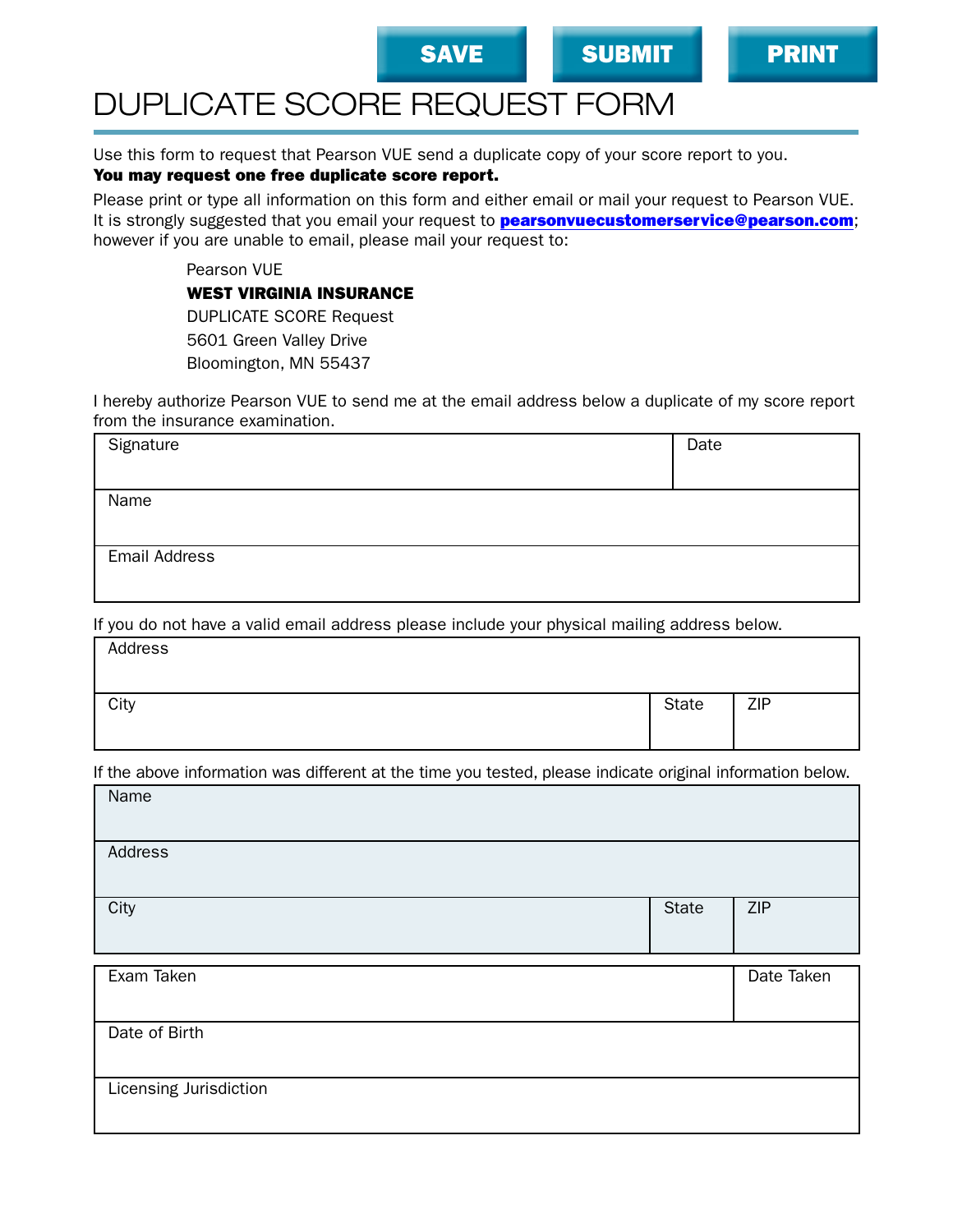### ENGLISH AS A SECOND LANGUAGE (ESL) REQUEST FORM

#### *Note: Only candidates who*

#### *require additional examination time for ESL should use this form.*

Candidates for whom English is a second language (ESL) may request additional examination time. Candidates who wish to request additional time for ESL should fax this form to Pearson VUE at (610) 617-9397. Certain documentation must be faxed along with this form, as detailed on page 8 of the candidate handbook.

#### All requests must first be approved by Pearson VUE. Candidates must wait for confirmation of the approval before scheduling an examination.

#### PLEASE PRINT CLEARLY

| Date:                                                                                                                                                                                                                           |                      |        |       |
|---------------------------------------------------------------------------------------------------------------------------------------------------------------------------------------------------------------------------------|----------------------|--------|-------|
| Last Name:                                                                                                                                                                                                                      |                      |        |       |
| First Name:                                                                                                                                                                                                                     |                      |        | M.I.: |
| Address:                                                                                                                                                                                                                        |                      |        |       |
| City:                                                                                                                                                                                                                           |                      | State: | Zip:  |
| Daytime Telephone:                                                                                                                                                                                                              |                      |        |       |
| Email address:                                                                                                                                                                                                                  |                      |        |       |
| <b>Examination Name:</b>                                                                                                                                                                                                        |                      |        |       |
| $\Box$<br>English as a second language                                                                                                                                                                                          | □<br>Additional time |        |       |
| Candidates should contact Pearson VUE with questions about additional time.<br>PEARSON VUE SPECIAL ACCOMMODATIONS/ESL<br>5715 West Old Shakopee Road · Bloomington, MN 55437<br>Phone (800) 466-0450 $\cdot$ Fax (610) 617-9397 |                      |        |       |